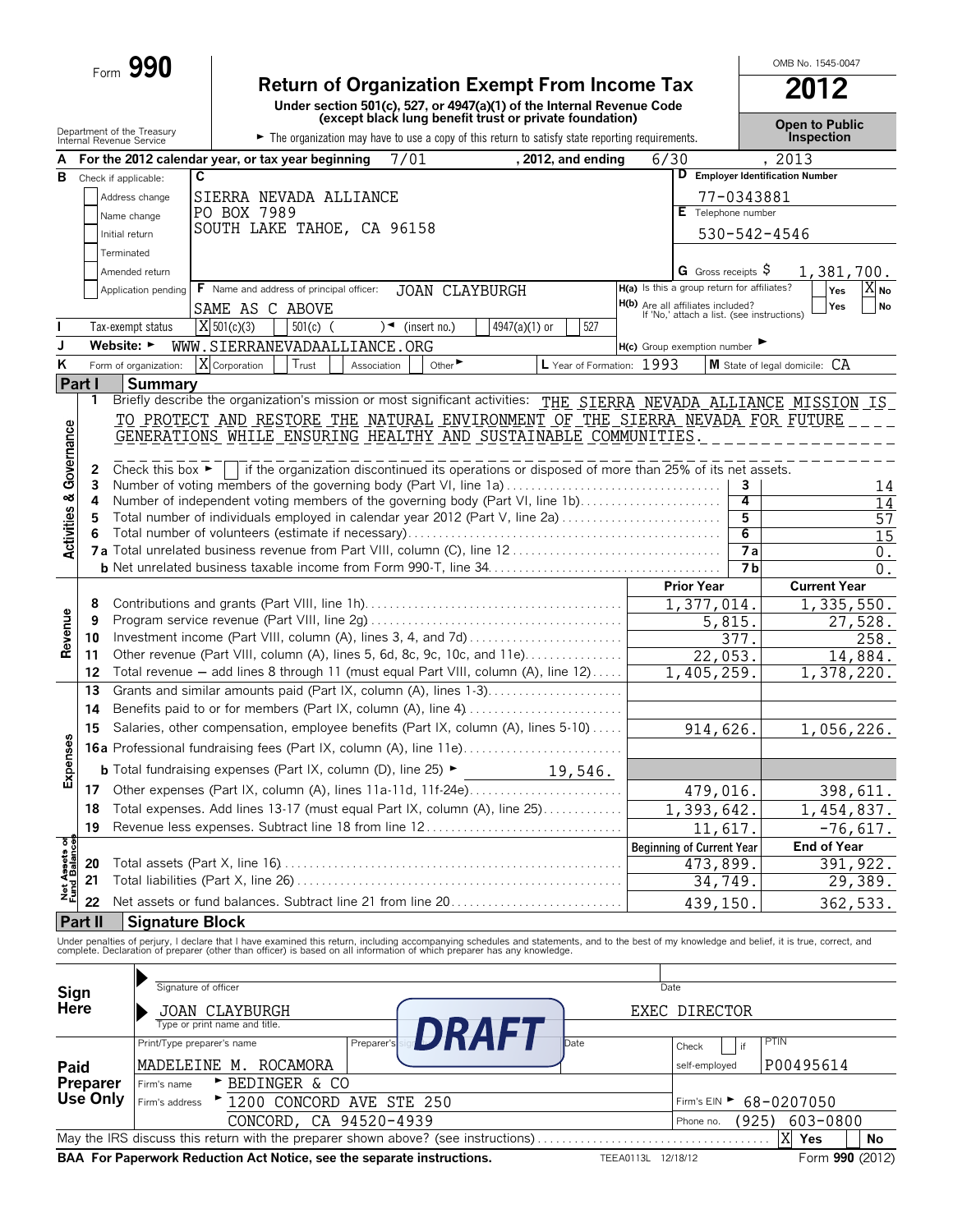| <b>Statement of Program Service Accomplishments</b><br>Part III<br>$\boldsymbol{\mathrm{X}}$<br>Briefly describe the organization's mission:<br>1.<br>THE SIERRA NEVADA ALLIANCE MISSION IS TO PROTECT AND RESTORE THE NATURAL ENVIRONMENT<br>OF THE SIERRA NEVADA FOR FUTURE GENERATIONS WHILE ENSURING HEALTHY AND SUSTAINABLE<br>COMMUNITIES.<br>2 Did the organization undertake any significant program services during the year which were not listed on the prior<br>X<br>Yes<br>No<br>If 'Yes,' describe these new services on Schedule O.<br>Did the organization cease conducting, or make significant changes in how it conducts, any program services?<br>3<br>Yes<br>No<br>If 'Yes,' describe these changes on Schedule O.<br>4 Describe the organization's program service accomplishments for each of its three largest program services, as measured by expenses.<br>Section 501(c)(3) and 501(c)(4) organizations and section 4947(a)(1) trusts are required to report the amount of grants and allocations to<br>others, the total expenses, and revenue, if any, for each program service reported.<br>) (Expenses $\frac{1}{5}$ 1, 328, 114. including grants of $\frac{1}{5}$ (Revenue $\frac{1}{5}$<br>$4a$ (Code:<br>SEE_SCHEDULE_0<br>$\rightarrow$ (Expenses $\frac{1}{2}$ including grants of $\frac{1}{2}$ ) (Revenue $\frac{1}{2}$<br>$\begin{array}{c} \hline \end{array}$<br>$4b$ (Code:<br>SEE SCHEDULE O<br>including grants of $\beta$ (Revenue $\beta$ )<br>) (Expenses $\frac{1}{2}$<br>4c (Code:<br>SEE SCHEDULE O<br>4d Other program services. (Describe in Schedule O.)<br>\$<br>) (Revenue \$<br>(Expenses<br>including grants of<br>-\$<br>4 e Total program service expenses ><br>1,328,114.<br>Form 990 (2012)<br>TEEA0102L 08/08/12 |            | Form 990 (2012) SIERRA NEVADA ALLIANCE |  | 77-0343881 | Page 2 |
|---------------------------------------------------------------------------------------------------------------------------------------------------------------------------------------------------------------------------------------------------------------------------------------------------------------------------------------------------------------------------------------------------------------------------------------------------------------------------------------------------------------------------------------------------------------------------------------------------------------------------------------------------------------------------------------------------------------------------------------------------------------------------------------------------------------------------------------------------------------------------------------------------------------------------------------------------------------------------------------------------------------------------------------------------------------------------------------------------------------------------------------------------------------------------------------------------------------------------------------------------------------------------------------------------------------------------------------------------------------------------------------------------------------------------------------------------------------------------------------------------------------------------------------------------------------------------------------------------------------------------------------------------------------------------------------------------------------------------------------------------------------------------------|------------|----------------------------------------|--|------------|--------|
|                                                                                                                                                                                                                                                                                                                                                                                                                                                                                                                                                                                                                                                                                                                                                                                                                                                                                                                                                                                                                                                                                                                                                                                                                                                                                                                                                                                                                                                                                                                                                                                                                                                                                                                                                                                 |            |                                        |  |            |        |
|                                                                                                                                                                                                                                                                                                                                                                                                                                                                                                                                                                                                                                                                                                                                                                                                                                                                                                                                                                                                                                                                                                                                                                                                                                                                                                                                                                                                                                                                                                                                                                                                                                                                                                                                                                                 |            |                                        |  |            |        |
|                                                                                                                                                                                                                                                                                                                                                                                                                                                                                                                                                                                                                                                                                                                                                                                                                                                                                                                                                                                                                                                                                                                                                                                                                                                                                                                                                                                                                                                                                                                                                                                                                                                                                                                                                                                 |            |                                        |  |            |        |
|                                                                                                                                                                                                                                                                                                                                                                                                                                                                                                                                                                                                                                                                                                                                                                                                                                                                                                                                                                                                                                                                                                                                                                                                                                                                                                                                                                                                                                                                                                                                                                                                                                                                                                                                                                                 |            |                                        |  |            |        |
|                                                                                                                                                                                                                                                                                                                                                                                                                                                                                                                                                                                                                                                                                                                                                                                                                                                                                                                                                                                                                                                                                                                                                                                                                                                                                                                                                                                                                                                                                                                                                                                                                                                                                                                                                                                 |            |                                        |  |            |        |
|                                                                                                                                                                                                                                                                                                                                                                                                                                                                                                                                                                                                                                                                                                                                                                                                                                                                                                                                                                                                                                                                                                                                                                                                                                                                                                                                                                                                                                                                                                                                                                                                                                                                                                                                                                                 |            |                                        |  |            |        |
|                                                                                                                                                                                                                                                                                                                                                                                                                                                                                                                                                                                                                                                                                                                                                                                                                                                                                                                                                                                                                                                                                                                                                                                                                                                                                                                                                                                                                                                                                                                                                                                                                                                                                                                                                                                 |            |                                        |  |            |        |
|                                                                                                                                                                                                                                                                                                                                                                                                                                                                                                                                                                                                                                                                                                                                                                                                                                                                                                                                                                                                                                                                                                                                                                                                                                                                                                                                                                                                                                                                                                                                                                                                                                                                                                                                                                                 |            |                                        |  |            |        |
|                                                                                                                                                                                                                                                                                                                                                                                                                                                                                                                                                                                                                                                                                                                                                                                                                                                                                                                                                                                                                                                                                                                                                                                                                                                                                                                                                                                                                                                                                                                                                                                                                                                                                                                                                                                 |            |                                        |  |            |        |
|                                                                                                                                                                                                                                                                                                                                                                                                                                                                                                                                                                                                                                                                                                                                                                                                                                                                                                                                                                                                                                                                                                                                                                                                                                                                                                                                                                                                                                                                                                                                                                                                                                                                                                                                                                                 |            |                                        |  |            |        |
|                                                                                                                                                                                                                                                                                                                                                                                                                                                                                                                                                                                                                                                                                                                                                                                                                                                                                                                                                                                                                                                                                                                                                                                                                                                                                                                                                                                                                                                                                                                                                                                                                                                                                                                                                                                 |            |                                        |  |            |        |
|                                                                                                                                                                                                                                                                                                                                                                                                                                                                                                                                                                                                                                                                                                                                                                                                                                                                                                                                                                                                                                                                                                                                                                                                                                                                                                                                                                                                                                                                                                                                                                                                                                                                                                                                                                                 |            |                                        |  |            |        |
|                                                                                                                                                                                                                                                                                                                                                                                                                                                                                                                                                                                                                                                                                                                                                                                                                                                                                                                                                                                                                                                                                                                                                                                                                                                                                                                                                                                                                                                                                                                                                                                                                                                                                                                                                                                 |            |                                        |  |            |        |
|                                                                                                                                                                                                                                                                                                                                                                                                                                                                                                                                                                                                                                                                                                                                                                                                                                                                                                                                                                                                                                                                                                                                                                                                                                                                                                                                                                                                                                                                                                                                                                                                                                                                                                                                                                                 |            |                                        |  |            |        |
|                                                                                                                                                                                                                                                                                                                                                                                                                                                                                                                                                                                                                                                                                                                                                                                                                                                                                                                                                                                                                                                                                                                                                                                                                                                                                                                                                                                                                                                                                                                                                                                                                                                                                                                                                                                 |            |                                        |  |            |        |
|                                                                                                                                                                                                                                                                                                                                                                                                                                                                                                                                                                                                                                                                                                                                                                                                                                                                                                                                                                                                                                                                                                                                                                                                                                                                                                                                                                                                                                                                                                                                                                                                                                                                                                                                                                                 |            |                                        |  |            |        |
|                                                                                                                                                                                                                                                                                                                                                                                                                                                                                                                                                                                                                                                                                                                                                                                                                                                                                                                                                                                                                                                                                                                                                                                                                                                                                                                                                                                                                                                                                                                                                                                                                                                                                                                                                                                 |            |                                        |  |            |        |
|                                                                                                                                                                                                                                                                                                                                                                                                                                                                                                                                                                                                                                                                                                                                                                                                                                                                                                                                                                                                                                                                                                                                                                                                                                                                                                                                                                                                                                                                                                                                                                                                                                                                                                                                                                                 |            |                                        |  |            |        |
|                                                                                                                                                                                                                                                                                                                                                                                                                                                                                                                                                                                                                                                                                                                                                                                                                                                                                                                                                                                                                                                                                                                                                                                                                                                                                                                                                                                                                                                                                                                                                                                                                                                                                                                                                                                 |            |                                        |  |            |        |
|                                                                                                                                                                                                                                                                                                                                                                                                                                                                                                                                                                                                                                                                                                                                                                                                                                                                                                                                                                                                                                                                                                                                                                                                                                                                                                                                                                                                                                                                                                                                                                                                                                                                                                                                                                                 |            |                                        |  |            |        |
|                                                                                                                                                                                                                                                                                                                                                                                                                                                                                                                                                                                                                                                                                                                                                                                                                                                                                                                                                                                                                                                                                                                                                                                                                                                                                                                                                                                                                                                                                                                                                                                                                                                                                                                                                                                 |            |                                        |  |            |        |
|                                                                                                                                                                                                                                                                                                                                                                                                                                                                                                                                                                                                                                                                                                                                                                                                                                                                                                                                                                                                                                                                                                                                                                                                                                                                                                                                                                                                                                                                                                                                                                                                                                                                                                                                                                                 |            |                                        |  |            |        |
|                                                                                                                                                                                                                                                                                                                                                                                                                                                                                                                                                                                                                                                                                                                                                                                                                                                                                                                                                                                                                                                                                                                                                                                                                                                                                                                                                                                                                                                                                                                                                                                                                                                                                                                                                                                 |            |                                        |  |            |        |
|                                                                                                                                                                                                                                                                                                                                                                                                                                                                                                                                                                                                                                                                                                                                                                                                                                                                                                                                                                                                                                                                                                                                                                                                                                                                                                                                                                                                                                                                                                                                                                                                                                                                                                                                                                                 |            |                                        |  |            |        |
|                                                                                                                                                                                                                                                                                                                                                                                                                                                                                                                                                                                                                                                                                                                                                                                                                                                                                                                                                                                                                                                                                                                                                                                                                                                                                                                                                                                                                                                                                                                                                                                                                                                                                                                                                                                 |            |                                        |  |            |        |
|                                                                                                                                                                                                                                                                                                                                                                                                                                                                                                                                                                                                                                                                                                                                                                                                                                                                                                                                                                                                                                                                                                                                                                                                                                                                                                                                                                                                                                                                                                                                                                                                                                                                                                                                                                                 |            |                                        |  |            |        |
|                                                                                                                                                                                                                                                                                                                                                                                                                                                                                                                                                                                                                                                                                                                                                                                                                                                                                                                                                                                                                                                                                                                                                                                                                                                                                                                                                                                                                                                                                                                                                                                                                                                                                                                                                                                 |            |                                        |  |            |        |
|                                                                                                                                                                                                                                                                                                                                                                                                                                                                                                                                                                                                                                                                                                                                                                                                                                                                                                                                                                                                                                                                                                                                                                                                                                                                                                                                                                                                                                                                                                                                                                                                                                                                                                                                                                                 |            |                                        |  |            |        |
|                                                                                                                                                                                                                                                                                                                                                                                                                                                                                                                                                                                                                                                                                                                                                                                                                                                                                                                                                                                                                                                                                                                                                                                                                                                                                                                                                                                                                                                                                                                                                                                                                                                                                                                                                                                 |            |                                        |  |            |        |
|                                                                                                                                                                                                                                                                                                                                                                                                                                                                                                                                                                                                                                                                                                                                                                                                                                                                                                                                                                                                                                                                                                                                                                                                                                                                                                                                                                                                                                                                                                                                                                                                                                                                                                                                                                                 |            |                                        |  |            |        |
|                                                                                                                                                                                                                                                                                                                                                                                                                                                                                                                                                                                                                                                                                                                                                                                                                                                                                                                                                                                                                                                                                                                                                                                                                                                                                                                                                                                                                                                                                                                                                                                                                                                                                                                                                                                 |            |                                        |  |            |        |
|                                                                                                                                                                                                                                                                                                                                                                                                                                                                                                                                                                                                                                                                                                                                                                                                                                                                                                                                                                                                                                                                                                                                                                                                                                                                                                                                                                                                                                                                                                                                                                                                                                                                                                                                                                                 |            |                                        |  |            |        |
|                                                                                                                                                                                                                                                                                                                                                                                                                                                                                                                                                                                                                                                                                                                                                                                                                                                                                                                                                                                                                                                                                                                                                                                                                                                                                                                                                                                                                                                                                                                                                                                                                                                                                                                                                                                 |            |                                        |  |            |        |
|                                                                                                                                                                                                                                                                                                                                                                                                                                                                                                                                                                                                                                                                                                                                                                                                                                                                                                                                                                                                                                                                                                                                                                                                                                                                                                                                                                                                                                                                                                                                                                                                                                                                                                                                                                                 |            |                                        |  |            |        |
|                                                                                                                                                                                                                                                                                                                                                                                                                                                                                                                                                                                                                                                                                                                                                                                                                                                                                                                                                                                                                                                                                                                                                                                                                                                                                                                                                                                                                                                                                                                                                                                                                                                                                                                                                                                 |            |                                        |  |            |        |
|                                                                                                                                                                                                                                                                                                                                                                                                                                                                                                                                                                                                                                                                                                                                                                                                                                                                                                                                                                                                                                                                                                                                                                                                                                                                                                                                                                                                                                                                                                                                                                                                                                                                                                                                                                                 |            |                                        |  |            |        |
|                                                                                                                                                                                                                                                                                                                                                                                                                                                                                                                                                                                                                                                                                                                                                                                                                                                                                                                                                                                                                                                                                                                                                                                                                                                                                                                                                                                                                                                                                                                                                                                                                                                                                                                                                                                 |            |                                        |  |            |        |
|                                                                                                                                                                                                                                                                                                                                                                                                                                                                                                                                                                                                                                                                                                                                                                                                                                                                                                                                                                                                                                                                                                                                                                                                                                                                                                                                                                                                                                                                                                                                                                                                                                                                                                                                                                                 |            |                                        |  |            |        |
|                                                                                                                                                                                                                                                                                                                                                                                                                                                                                                                                                                                                                                                                                                                                                                                                                                                                                                                                                                                                                                                                                                                                                                                                                                                                                                                                                                                                                                                                                                                                                                                                                                                                                                                                                                                 |            |                                        |  |            |        |
|                                                                                                                                                                                                                                                                                                                                                                                                                                                                                                                                                                                                                                                                                                                                                                                                                                                                                                                                                                                                                                                                                                                                                                                                                                                                                                                                                                                                                                                                                                                                                                                                                                                                                                                                                                                 |            |                                        |  |            |        |
|                                                                                                                                                                                                                                                                                                                                                                                                                                                                                                                                                                                                                                                                                                                                                                                                                                                                                                                                                                                                                                                                                                                                                                                                                                                                                                                                                                                                                                                                                                                                                                                                                                                                                                                                                                                 |            |                                        |  |            |        |
|                                                                                                                                                                                                                                                                                                                                                                                                                                                                                                                                                                                                                                                                                                                                                                                                                                                                                                                                                                                                                                                                                                                                                                                                                                                                                                                                                                                                                                                                                                                                                                                                                                                                                                                                                                                 |            |                                        |  |            |        |
|                                                                                                                                                                                                                                                                                                                                                                                                                                                                                                                                                                                                                                                                                                                                                                                                                                                                                                                                                                                                                                                                                                                                                                                                                                                                                                                                                                                                                                                                                                                                                                                                                                                                                                                                                                                 |            |                                        |  |            |        |
|                                                                                                                                                                                                                                                                                                                                                                                                                                                                                                                                                                                                                                                                                                                                                                                                                                                                                                                                                                                                                                                                                                                                                                                                                                                                                                                                                                                                                                                                                                                                                                                                                                                                                                                                                                                 |            |                                        |  |            |        |
|                                                                                                                                                                                                                                                                                                                                                                                                                                                                                                                                                                                                                                                                                                                                                                                                                                                                                                                                                                                                                                                                                                                                                                                                                                                                                                                                                                                                                                                                                                                                                                                                                                                                                                                                                                                 |            |                                        |  |            |        |
|                                                                                                                                                                                                                                                                                                                                                                                                                                                                                                                                                                                                                                                                                                                                                                                                                                                                                                                                                                                                                                                                                                                                                                                                                                                                                                                                                                                                                                                                                                                                                                                                                                                                                                                                                                                 |            |                                        |  |            |        |
|                                                                                                                                                                                                                                                                                                                                                                                                                                                                                                                                                                                                                                                                                                                                                                                                                                                                                                                                                                                                                                                                                                                                                                                                                                                                                                                                                                                                                                                                                                                                                                                                                                                                                                                                                                                 |            |                                        |  |            |        |
|                                                                                                                                                                                                                                                                                                                                                                                                                                                                                                                                                                                                                                                                                                                                                                                                                                                                                                                                                                                                                                                                                                                                                                                                                                                                                                                                                                                                                                                                                                                                                                                                                                                                                                                                                                                 |            |                                        |  |            |        |
|                                                                                                                                                                                                                                                                                                                                                                                                                                                                                                                                                                                                                                                                                                                                                                                                                                                                                                                                                                                                                                                                                                                                                                                                                                                                                                                                                                                                                                                                                                                                                                                                                                                                                                                                                                                 |            |                                        |  |            |        |
|                                                                                                                                                                                                                                                                                                                                                                                                                                                                                                                                                                                                                                                                                                                                                                                                                                                                                                                                                                                                                                                                                                                                                                                                                                                                                                                                                                                                                                                                                                                                                                                                                                                                                                                                                                                 |            |                                        |  |            |        |
|                                                                                                                                                                                                                                                                                                                                                                                                                                                                                                                                                                                                                                                                                                                                                                                                                                                                                                                                                                                                                                                                                                                                                                                                                                                                                                                                                                                                                                                                                                                                                                                                                                                                                                                                                                                 |            |                                        |  |            |        |
|                                                                                                                                                                                                                                                                                                                                                                                                                                                                                                                                                                                                                                                                                                                                                                                                                                                                                                                                                                                                                                                                                                                                                                                                                                                                                                                                                                                                                                                                                                                                                                                                                                                                                                                                                                                 |            |                                        |  |            |        |
|                                                                                                                                                                                                                                                                                                                                                                                                                                                                                                                                                                                                                                                                                                                                                                                                                                                                                                                                                                                                                                                                                                                                                                                                                                                                                                                                                                                                                                                                                                                                                                                                                                                                                                                                                                                 |            |                                        |  |            |        |
|                                                                                                                                                                                                                                                                                                                                                                                                                                                                                                                                                                                                                                                                                                                                                                                                                                                                                                                                                                                                                                                                                                                                                                                                                                                                                                                                                                                                                                                                                                                                                                                                                                                                                                                                                                                 |            |                                        |  |            |        |
|                                                                                                                                                                                                                                                                                                                                                                                                                                                                                                                                                                                                                                                                                                                                                                                                                                                                                                                                                                                                                                                                                                                                                                                                                                                                                                                                                                                                                                                                                                                                                                                                                                                                                                                                                                                 |            |                                        |  |            |        |
|                                                                                                                                                                                                                                                                                                                                                                                                                                                                                                                                                                                                                                                                                                                                                                                                                                                                                                                                                                                                                                                                                                                                                                                                                                                                                                                                                                                                                                                                                                                                                                                                                                                                                                                                                                                 |            |                                        |  |            |        |
|                                                                                                                                                                                                                                                                                                                                                                                                                                                                                                                                                                                                                                                                                                                                                                                                                                                                                                                                                                                                                                                                                                                                                                                                                                                                                                                                                                                                                                                                                                                                                                                                                                                                                                                                                                                 | <b>BAA</b> |                                        |  |            |        |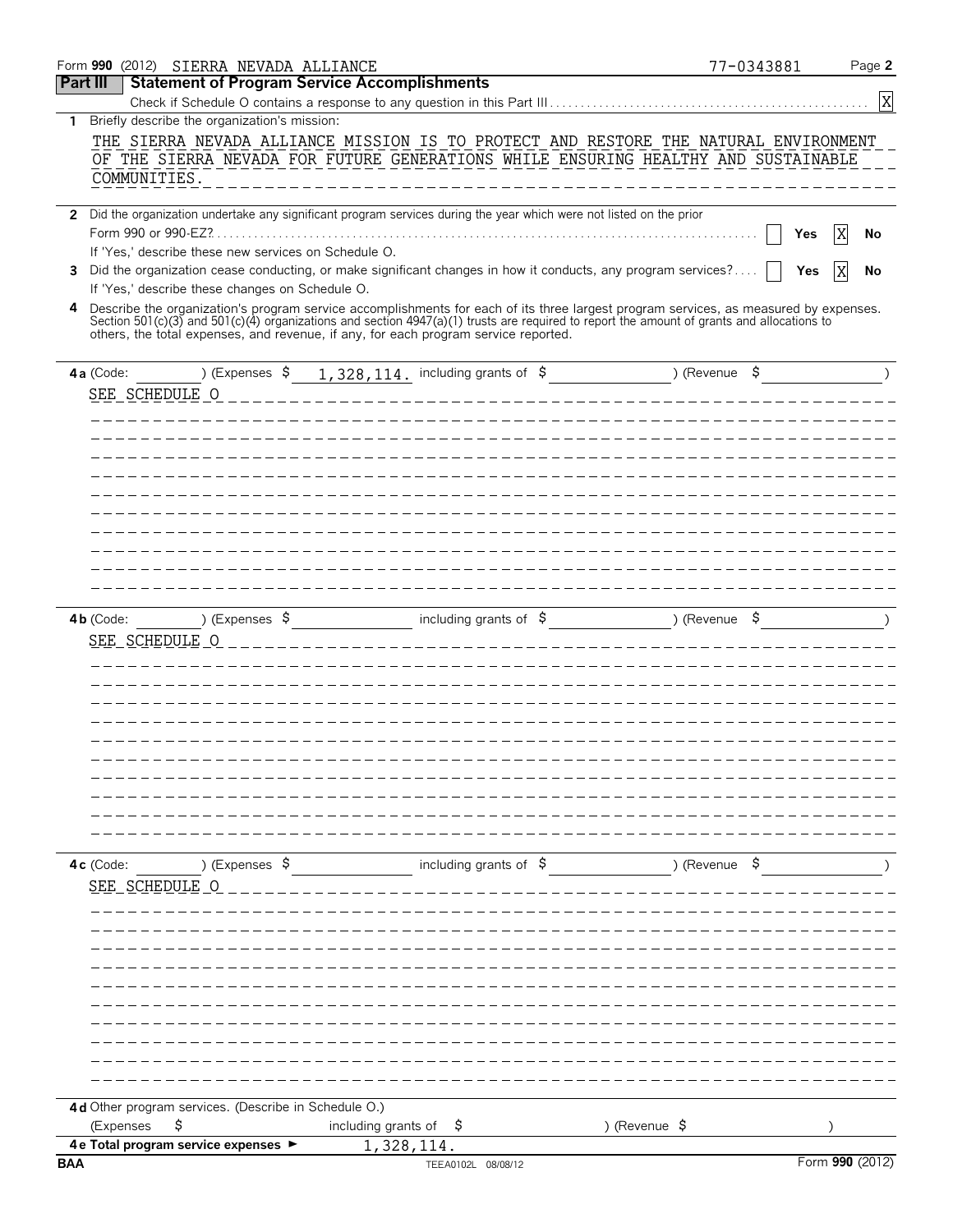Form **990** (2012) Page **3** SIERRA NEVADA ALLIANCE 77-0343881

|    | <b>Checklist of Required Schedules</b><br><b>Part IV</b>                                                                                                                                                                                        |                 |            |    |
|----|-------------------------------------------------------------------------------------------------------------------------------------------------------------------------------------------------------------------------------------------------|-----------------|------------|----|
|    |                                                                                                                                                                                                                                                 |                 | <b>Yes</b> | No |
|    | Is the organization described in section $501(c)(3)$ or $4947(a)(1)$ (other than a private foundation)? If 'Yes,' complete                                                                                                                      | $\mathbf{1}$    | Χ          |    |
| 2  | Is the organization required to complete Schedule B, Schedule of Contributors (see instructions)?                                                                                                                                               | $\overline{2}$  | $\rm X$    |    |
| 3  | Did the organization engage in direct or indirect political campaign activities on behalf of or in opposition to candidates                                                                                                                     | 3               |            | X  |
| 4  | Section 501(c)(3) organizations Did the organization engage in lobbying activities, or have a section 501(h) election                                                                                                                           | 4               | X          |    |
| 5  | Is the organization a section 501(c)(4), 501(c)(5), or 501(c)(6) organization that receives membership dues,<br>assessments, or similar amounts as defined in Revenue Procedure 98-19? If 'Yes,' complete Schedule C, Part III                  | 5               |            | X  |
| 6  | Did the organization maintain any donor advised funds or any similar funds or accounts for which donors have the right to provide advice on the distribution or investment of amounts in such funds or accounts? If 'Yes,' com                  | 6               |            | X  |
| 7  | Did the organization receive or hold a conservation easement, including easements to preserve open space, the                                                                                                                                   | $\overline{7}$  |            | X  |
| 8  | Did the organization maintain collections of works of art, historical treasures, or other similar assets? If 'Yes,'                                                                                                                             | 8               |            | Χ  |
| 9  | Did the organization report an amount in Part X, line 21, for escrow or custodial account liability; serve as a custodian<br>for amounts not listed in Part X; or provide credit counseling, debt management credit repair, or debt negotiation | 9               |            | X  |
| 10 | Did the organization, directly or through a related organization, hold assets in temporarily restricted endowments,<br>permanent endowments, or quasi-endowments? If 'Yes,' complete Schedule D, Part V                                         | 10              |            | X  |
| 11 | If the organization's answer to any of the following questions is 'Yes', then complete Schedule D, Parts VI, VII, VIII, IX,<br>or X as applicable.                                                                                              |                 |            |    |
|    | a Did the organization report an amount for land, buildings and equipment in Part X, line 10? If 'Yes,' complete Schedule                                                                                                                       | 11 al           | X          |    |
|    | <b>b</b> Did the organization report an amount for investments - other securities in Part X, line 12 that is 5% or more of its total                                                                                                            | 11 <sub>b</sub> |            | X  |
|    | c Did the organization report an amount for investments - program related in Part X, line 13 that is 5% or more of its total                                                                                                                    | 11c             |            | X  |
|    | d Did the organization report an amount for other assets in Part X, line 15 that is 5% or more of its total assets reported                                                                                                                     | 11d             |            | X  |
|    | e Did the organization report an amount for other liabilities in Part X, line 25? If 'Yes,' complete Schedule D, Part X                                                                                                                         | 11 e            |            | Χ  |
|    | f Did the organization's separate or consolidated financial statements for the tax year include a footnote that addresses<br>the organization's liability for uncertain tax positions under FIN 48 (ASC 740)? If 'Yes,' complete                | 11f             | Χ          |    |
|    | <b>12a</b> Did the organization obtain separate, independent audited financial statements for the tax year? If 'Yes,' complete                                                                                                                  | 12a             | Χ          |    |
|    | <b>b</b> Was the organization included in consolidated, independent audited financial statements for the tax year? If 'Yes,' and<br>if the organization answered 'No' to line 12a, then completing Schedule D, Parts XI and XII is optional     | 12 <sub>b</sub> |            | Χ  |
|    |                                                                                                                                                                                                                                                 | 13              |            | Χ  |
|    | 14a Did the organization maintain an office, employees, or agents outside of the United States?                                                                                                                                                 | 14a             |            | Χ  |
|    | <b>b</b> Did the organization have aggregate revenues or expenses of more than \$10,000 from grantmaking, fundraising,                                                                                                                          | 14b             |            | X  |
|    | 15 Did the organization report on Part IX, column (A), line 3, more than \$5,000 of grants or assistance to any organization                                                                                                                    | 15              |            | X  |
|    | 16 Did the organization report on Part IX, column (A), line 3, more than \$5,000 of aggregate grants or assistance to individuals located outside the United States? If 'Yes,' complete Schedule F, Parts III and IV                            | 16              |            | X  |
|    | 17 Did the organization report a total of more than \$15,000 of expenses for professional fundraising services on Part IX,                                                                                                                      | 17              |            | X  |
|    | 18 Did the organization report more than \$15,000 total of fundraising event gross income and contributions on Part VIII,                                                                                                                       | 18              | X          |    |
| 19 | Did the organization report more than \$15,000 of gross income from gaming activities on Part VIII, line 9a? If 'Yes,'                                                                                                                          | 19              |            | Χ  |
|    |                                                                                                                                                                                                                                                 | 20              |            | Χ  |
|    | <b>b</b> If 'Yes' to line 20a, did the organization attach a copy of its audited financial statements to this return?                                                                                                                           | 20 <sub>b</sub> |            |    |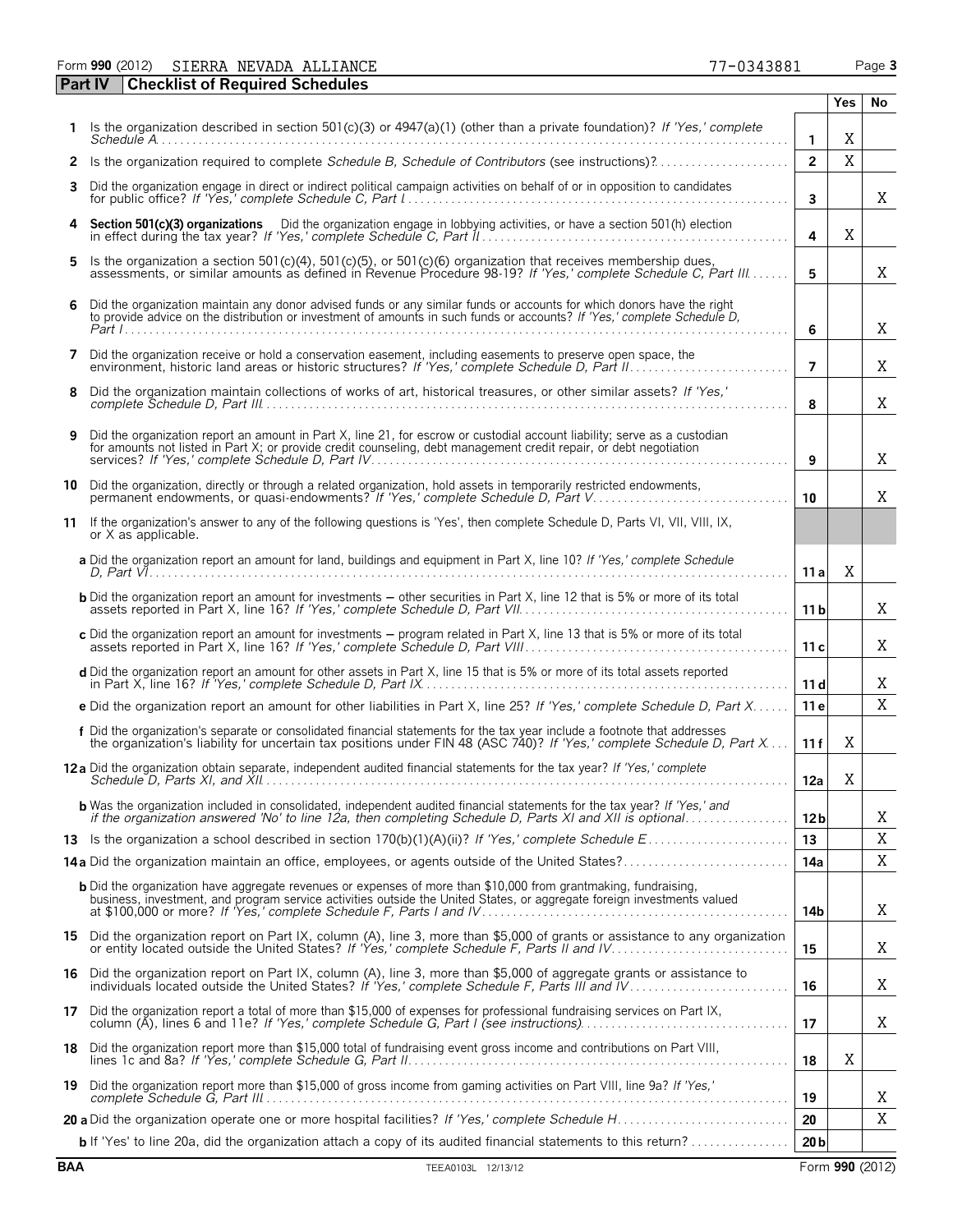| Form 990 (2012)<br>7-0343881<br>. NEVADA ALLIANCE<br>SIERRA | Page 4 |
|-------------------------------------------------------------|--------|
|-------------------------------------------------------------|--------|

| <b>Part IV</b> | <b>Checklist of Required Schedules</b> (continued)                                                                                                                                                                                                                               |                 |                 |                |
|----------------|----------------------------------------------------------------------------------------------------------------------------------------------------------------------------------------------------------------------------------------------------------------------------------|-----------------|-----------------|----------------|
|                |                                                                                                                                                                                                                                                                                  |                 | <b>Yes</b>      | No             |
| 21             | Did the organization report more than \$5,000 of grants and other assistance to governments and organizations in the                                                                                                                                                             | 21              |                 | X.             |
|                | 22 Did the organization report more than \$5,000 of grants and other assistance to individuals in the United States on Part                                                                                                                                                      | 22              |                 | X              |
|                | 23 Did the organization answer 'Yes' to Part VII, Section A, line 3, 4, or 5 about compensation of the organization's current<br>and former officers, directors, trustees, key employees, and highest compensated employees? If 'Yes,' complete                                  | 23              |                 | X              |
|                | 24 a Did the organization have a tax-exempt bond issue with an outstanding principal amount of more than \$100,000 as of the last day of the year, and that was issued after December 31, 2002? If 'Yes,' answer lines 24b thro                                                  | 24a             |                 | X              |
|                | <b>b</b> Did the organization invest any proceeds of tax-exempt bonds beyond a temporary period exception?                                                                                                                                                                       | 24 <sub>b</sub> |                 |                |
|                | c Did the organization maintain an escrow account other than a refunding escrow at any time during the year to defease                                                                                                                                                           | 24c             |                 |                |
|                | d Did the organization act as an 'on behalf of' issuer for bonds outstanding at any time during the year?                                                                                                                                                                        | 24d             |                 |                |
|                | 25 a Section 501(c)(3) and 501(c)(4) organizations. Did the organization engage in an excess benefit transaction with a                                                                                                                                                          | 25a             |                 | X              |
|                | b Is the organization aware that it engaged in an excess benefit transaction with a disqualified person in a prior year, and<br>that the transaction has not been reported on any of the organization's prior Forms 990 or 990-EZ? If 'Yes,' complete                            | 25 <sub>b</sub> |                 | X              |
|                | 26 Was a loan to or by a current or former officer, director, trustee, key employee, highest compensated employee, or<br>disqualified person outstanding as of the end of the organization's tax year? If 'Yes,' complete Schedule L, Part II                                    | 26              |                 | X              |
| 27             | Did the organization provide a grant or other assistance to an officer, director, trustee, key employee, substantial<br>contributor or employee thereof, a grant selection committee member, or to a 35% controlled entity or family member                                      | 27              |                 | X              |
|                | 28 Was the organization a party to a business transaction with one of the following parties (see Schedule L, Part IV<br>instructions for applicable filing thresholds, conditions, and exceptions):                                                                              |                 |                 |                |
|                | a A current or former officer, director, trustee, or key employee? If 'Yes,' complete Schedule L, Part IV                                                                                                                                                                        | 28a             |                 | X              |
|                | <b>b</b> A family member of a current or former officer, director, trustee, or key employee? If 'Yes,' complete                                                                                                                                                                  | 28 <sub>b</sub> |                 | X              |
|                | c An entity of which a current or former officer, director, trustee, or key employee (or a family member thereof) was an<br>officer, director, trustee, or direct or indirect owner? If 'Yes,' complete Schedule L, Part IV.                                                     | 28c             |                 | Χ              |
| 29             | Did the organization receive more than \$25,000 in non-cash contributions? If 'Yes,' complete Schedule M                                                                                                                                                                         | 29              |                 | $\overline{X}$ |
| 30             | Did the organization receive contributions of art, historical treasures, or other similar assets, or qualified conservation                                                                                                                                                      | 30              |                 | X              |
| 31             | Did the organization liquidate, terminate, or dissolve and cease operations? If 'Yes,' complete Schedule N, Part I                                                                                                                                                               | 31              |                 | $\overline{X}$ |
| 32             | Did the organization sell, exchange, dispose of, or transfer more than 25% of its net assets? If 'Yes,' complete                                                                                                                                                                 | 32              |                 | Χ              |
| 33             | Did the organization own 100% of an entity disregarded as separate from the organization under Regulations sections<br>301.7701-2 and 301.7701-3? If 'Yes,' complete Schedule R. Part $\lbrack  \rbrack, \lbrack  \rbrack, \lbrack  \rbrack, \lbrack  \rbrack, \lbrack  \rbrack$ | 33              |                 | X              |
| 34             | Was the organization related to any tax-exempt or taxable entity? If 'Yes,' complete Schedule R, Parts II, III, IV,                                                                                                                                                              | 34              |                 | Χ              |
|                |                                                                                                                                                                                                                                                                                  | 35a             |                 | $\overline{X}$ |
|                | <b>b</b> If 'Yes' to line 35a, did the organization receive any payment from or engage in any transaction with a controlled                                                                                                                                                      | 35 <sub>b</sub> |                 |                |
| 36             | Section 501(c)(3) organizations. Did the organization make any transfers to an exempt non-charitable related                                                                                                                                                                     | 36              |                 | X              |
| 37             | Did the organization conduct more than 5% of its activities through an entity that is not a related organization and that is                                                                                                                                                     | 37              |                 | X              |
| 38             | Did the organization complete Schedule O and provide explanations in Schedule O for Part VI, lines 11b and 19?                                                                                                                                                                   | 38              | Χ               |                |
| BAA            |                                                                                                                                                                                                                                                                                  |                 | Form 990 (2012) |                |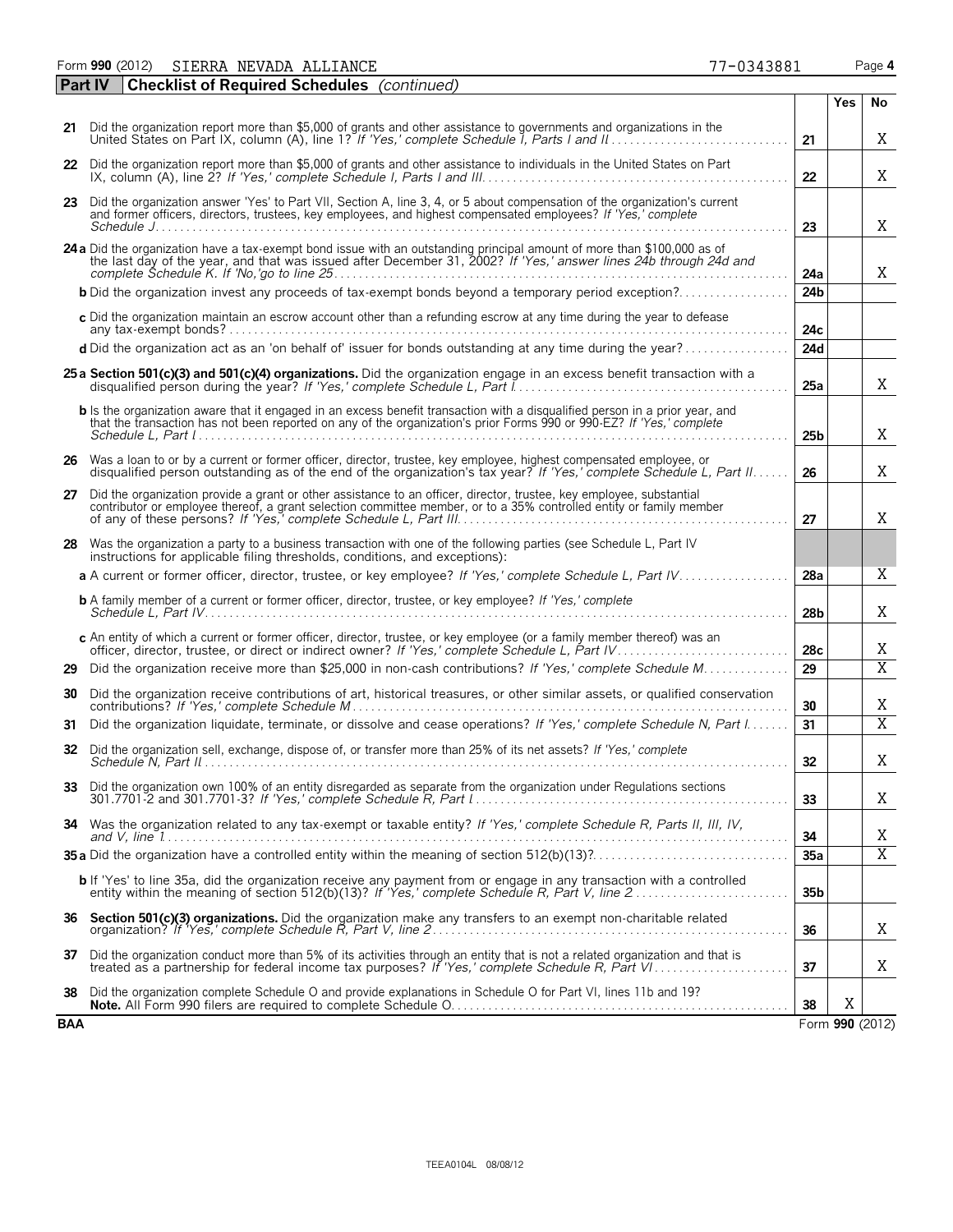|            | Form 990 (2012) SIERRA NEVADA ALLIANCE                                                                                                                                                                                         | 77-0343881 |                |            | Page 5                       |
|------------|--------------------------------------------------------------------------------------------------------------------------------------------------------------------------------------------------------------------------------|------------|----------------|------------|------------------------------|
|            | <b>Part V Statements Regarding Other IRS Filings and Tax Compliance</b>                                                                                                                                                        |            |                |            |                              |
|            | Check if Schedule O contains a response to any question in this Part V                                                                                                                                                         |            |                |            |                              |
|            |                                                                                                                                                                                                                                |            |                | <b>Yes</b> | <b>No</b>                    |
|            | 1a Enter the number reported in Box 3 of Form 1096. Enter -0- if not applicable<br>1 a                                                                                                                                         | 35         |                |            |                              |
|            | <b>b</b> Enter the number of Forms W-2G included in line 1a. Enter -0- if not applicable<br>1 <sub>b</sub>                                                                                                                     | 0          |                |            |                              |
|            | c Did the organization comply with backup withholding rules for reportable payments to vendors and reportable gaming                                                                                                           |            | 1 с            | Χ          |                              |
|            | 2a Enter the number of employees reported on Form W-3, Transmittal of Wage and Tax State-                                                                                                                                      |            |                |            |                              |
|            | ments, filed for the calendar year ending with or within the year covered by this return<br>2a<br><b>b</b> If at least one is reported on line 2a, did the organization file all required federal employment tax returns?      | 57         | 2 <sub>b</sub> | X          |                              |
|            | Note. If the sum of lines 1a and 2a is greater than 250, you may be required to e-file. (see instructions)                                                                                                                     |            |                |            |                              |
|            | 3a Did the organization have unrelated business gross income of \$1,000 or more during the year?                                                                                                                               |            | Зa             |            | Χ                            |
|            |                                                                                                                                                                                                                                |            | 3 <sub>b</sub> |            |                              |
|            |                                                                                                                                                                                                                                |            |                |            |                              |
|            | 4 a At any time during the calendar year, did the organization have an interest in, or a signature or other authority over, a financial account in a foreign country (such as a bank account, securities account, or other fin |            | 4a             |            | X                            |
|            | <b>b</b> If 'Yes,' enter the name of the foreign country: ►                                                                                                                                                                    |            |                |            |                              |
|            | See instructions for filing requirements for Form TD F 90-22.1, Report of Foreign Bank and Financial Accounts.                                                                                                                 |            |                |            |                              |
|            | <b>5a</b> Was the organization a party to a prohibited tax shelter transaction at any time during the tax year?                                                                                                                |            | 5a             |            | Χ<br>$\overline{\mathrm{X}}$ |
|            | <b>b</b> Did any taxable party notify the organization that it was or is a party to a prohibited tax shelter transaction?                                                                                                      |            | 5 <sub>b</sub> |            |                              |
|            |                                                                                                                                                                                                                                |            | 5c             |            |                              |
|            | 6 a Does the organization have annual gross receipts that are normally greater than \$100,000, and did the organization solicit any contributions that were not tax deductible as charitable contributions?                    |            | 6a             |            | X                            |
|            | b If 'Yes,' did the organization include with every solicitation an express statement that such contributions or gifts were                                                                                                    |            | 6b             |            |                              |
|            | 7 Organizations that may receive deductible contributions under section 170(c).                                                                                                                                                |            |                |            |                              |
|            | a Did the organization receive a payment in excess of \$75 made partly as a contribution and partly for goods and                                                                                                              |            | <b>7a</b>      | Χ          |                              |
|            |                                                                                                                                                                                                                                |            | 7 <sub>b</sub> | Χ          |                              |
|            | c Did the organization sell, exchange, or otherwise dispose of tangible personal property for which it was required to file                                                                                                    |            | 7 с            |            | Χ                            |
|            |                                                                                                                                                                                                                                |            |                |            |                              |
|            | e Did the organization receive any funds, directly or indirectly, to pay premiums on a personal benefit contract?                                                                                                              |            | <b>7e</b>      |            | Χ                            |
|            | f Did the organization, during the year, pay premiums, directly or indirectly, on a personal benefit contract?                                                                                                                 |            | 7f             |            | $\overline{\mathrm{X}}$      |
|            | g If the organization received a contribution of qualified intellectual property, did the organization file Form 8899                                                                                                          |            | 7g             |            |                              |
|            | h If the organization received a contribution of cars, boats, airplanes, or other vehicles, did the organization file a<br>Form $1098-C?$                                                                                      |            | 7h             |            |                              |
|            | Sponsoring organizations maintaining donor advised funds and section 509(a)(3) supporting organizations. Did the supporting organization, or a donor advised fund maintained by a sponsoring organization, have excess busines |            | 8              |            |                              |
| 9          | Sponsoring organizations maintaining donor advised funds.                                                                                                                                                                      |            |                |            |                              |
|            |                                                                                                                                                                                                                                |            | 9а             |            |                              |
|            |                                                                                                                                                                                                                                |            | 9 b            |            |                              |
|            | 10 Section 501(c)(7) organizations. Enter:                                                                                                                                                                                     |            |                |            |                              |
|            | 10a                                                                                                                                                                                                                            |            |                |            |                              |
|            | <b>b</b> Gross receipts, included on Form 990, Part VIII, line 12, for public use of club facilities<br>10 <sub>b</sub>                                                                                                        |            |                |            |                              |
|            | 11 Section 501(c)(12) organizations. Enter:                                                                                                                                                                                    |            |                |            |                              |
|            | 11a                                                                                                                                                                                                                            |            |                |            |                              |
|            | <b>b</b> Gross income from other sources (Do not net amounts due or paid to other sources<br>11 <sub>b</sub>                                                                                                                   |            |                |            |                              |
|            | 12a Section 4947(a)(1) non - exempt charitable trusts. Is the organization filing Form 990 in lieu of Form 1041?                                                                                                               |            | 12a            |            |                              |
|            | <b>b</b> If 'Yes,' enter the amount of tax-exempt interest received or accrued during the year<br>12 <sub>b</sub>                                                                                                              |            |                |            |                              |
|            | 13 Section 501(c)(29) qualified nonprofit health insurance issuers.                                                                                                                                                            |            |                |            |                              |
|            |                                                                                                                                                                                                                                |            | 13a            |            |                              |
|            | <b>Note.</b> See the instructions for additional information the organization must report on Schedule O.                                                                                                                       |            |                |            |                              |
|            | <b>b</b> Enter the amount of reserves the organization is required to maintain by the states in                                                                                                                                |            |                |            |                              |
|            | which the organization is licensed to issue qualified health plans<br>13 <sub>b</sub>                                                                                                                                          |            |                |            |                              |
|            | 13c                                                                                                                                                                                                                            |            |                |            |                              |
|            |                                                                                                                                                                                                                                |            | 14 a           |            | X                            |
|            |                                                                                                                                                                                                                                |            | 14 b           |            |                              |
| <b>BAA</b> | TEEA0105L 08/08/12                                                                                                                                                                                                             |            |                |            | Form 990 (2012)              |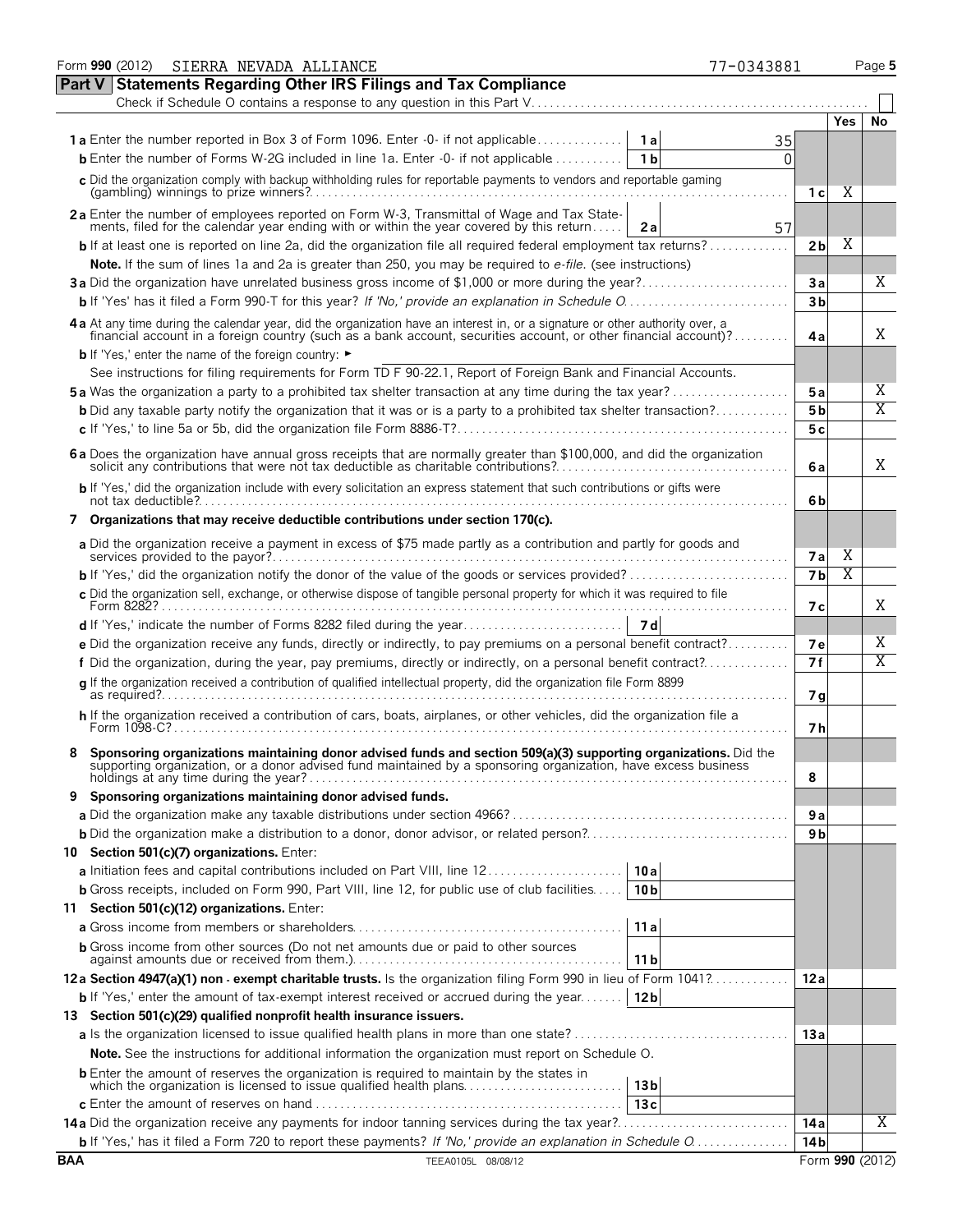|     | Schedule O. See instructions.                                                                                                                                                                                                                                                                                                         |                 |                         | X               |
|-----|---------------------------------------------------------------------------------------------------------------------------------------------------------------------------------------------------------------------------------------------------------------------------------------------------------------------------------------|-----------------|-------------------------|-----------------|
|     | <b>Section A. Governing Body and Management</b>                                                                                                                                                                                                                                                                                       |                 |                         |                 |
|     |                                                                                                                                                                                                                                                                                                                                       |                 | Yes                     | No              |
|     | <b>1a</b> Enter the number of voting members of the governing body at the end of the tax year<br>1al<br>14<br>If there are material differences in voting rights among members<br>of the governing body, or if the governing body delegated broad<br>authority to an executive committee or similar committee, explain in Schedule O. |                 |                         |                 |
|     | <b>b</b> Enter the number of voting members included in line 1a, above, who are independent    1b<br>14                                                                                                                                                                                                                               |                 |                         |                 |
| 2   | Did any officer, director, trustee, or key employee have a family relationship or a business relationship with any other                                                                                                                                                                                                              | $\overline{2}$  |                         | Χ               |
| 3   | Did the organization delegate control over management duties customarily performed by or under the direct supervision                                                                                                                                                                                                                 |                 |                         |                 |
|     | of officers, directors or trustees, or key employees to a management company or other person?<br>Did the organization make any significant changes to its governing documents                                                                                                                                                         | 3               |                         | Χ               |
|     |                                                                                                                                                                                                                                                                                                                                       | 4               |                         | Χ               |
| 5   | Did the organization become aware during the year of a significant diversion of the organization's assets?                                                                                                                                                                                                                            | 5               |                         | $\overline{X}$  |
| 6   |                                                                                                                                                                                                                                                                                                                                       | 6               | X                       |                 |
|     | 7 a Did the organization have members, stockholders, or other persons who had the power to elect or appoint one or more                                                                                                                                                                                                               | <b>7a</b>       | Χ                       |                 |
|     | <b>b</b> Are any governance decisions of the organization reserved to (or subject to approval by) members,                                                                                                                                                                                                                            | 7bl             | Χ                       |                 |
| 8   | Did the organization contemporaneously document the meetings held or written actions undertaken during the year by<br>the following:                                                                                                                                                                                                  |                 |                         |                 |
|     |                                                                                                                                                                                                                                                                                                                                       | <b>8a</b>       | X                       |                 |
|     |                                                                                                                                                                                                                                                                                                                                       | 8b              | $\overline{\mathbf{X}}$ |                 |
| 9   | Is there any officer, director or trustee, or key employee listed in Part VII, Section A, who cannot be reached at the<br>organization's mailing address? If 'Yes,' provide the names and addresses in Schedule O.                                                                                                                    | 9               |                         | Χ               |
|     | Section B. Policies (This Section B requests information about policies not required by the Internal Revenue Code.)                                                                                                                                                                                                                   |                 |                         |                 |
|     |                                                                                                                                                                                                                                                                                                                                       |                 | Yes                     | No              |
|     |                                                                                                                                                                                                                                                                                                                                       | 10a             |                         | X               |
|     | <b>b</b> If 'Yes,' did the organization have written policies and procedures governing the activities of such chapters, affiliates, and branches to ensure their operations are consistent with the organization's exempt purposes?                                                                                                   | 10 <sub>b</sub> |                         |                 |
|     |                                                                                                                                                                                                                                                                                                                                       | 11a             | Χ                       |                 |
|     | <b>b</b> Describe in Schedule O the process, if any, used by the organization to review this Form 990. SEE SCHEDULE O                                                                                                                                                                                                                 |                 |                         |                 |
|     |                                                                                                                                                                                                                                                                                                                                       | 12a             | Χ                       |                 |
|     | <b>b</b> Were officers, directors or trustees, and key employees required to disclose annually interests that could give rise                                                                                                                                                                                                         | 12 <sub>b</sub> | Χ                       |                 |
|     |                                                                                                                                                                                                                                                                                                                                       | 12c             | X                       |                 |
|     |                                                                                                                                                                                                                                                                                                                                       | 13              | $\overline{X}$          |                 |
| 14  |                                                                                                                                                                                                                                                                                                                                       | 14              | $\overline{\text{X}}$   |                 |
|     | 15 Did the process for determining compensation of the following persons include a review and approval by independent<br>persons, comparability data, and contemporaneous substantiation of the deliberation and decision?                                                                                                            |                 |                         |                 |
|     |                                                                                                                                                                                                                                                                                                                                       | 15 a            | X                       |                 |
|     |                                                                                                                                                                                                                                                                                                                                       | 15 b            | $\overline{\mathrm{X}}$ |                 |
|     | If 'Yes' to line 15a or 15b, describe the process in Schedule O. (See instructions.)                                                                                                                                                                                                                                                  |                 |                         |                 |
|     | 16 a Did the organization invest in, contribute assets to, or participate in a joint venture or similar arrangement with a                                                                                                                                                                                                            | 16 a            |                         | Χ               |
|     | b If 'Yes,' did the organization follow a written policy or procedure requiring the organization to evaluate its<br>participation in joint venture arrangements under applicable federal tax law, and taken steps to safeguard the                                                                                                    | 16 b            |                         |                 |
|     | <b>Section C. Disclosure</b>                                                                                                                                                                                                                                                                                                          |                 |                         |                 |
|     | 17 List the states with which a copy of this Form 990 is required to be filed $\blacktriangleright$<br>CA<br>_______________________                                                                                                                                                                                                  |                 |                         |                 |
|     | 18 Section 6104 requires an organization to make its Forms 1023 (or 1024 if applicable), 990, and 990-T (501(c)(3)s only) available for public<br>inspection. Indicate how you make these available. Check all that apply.                                                                                                            |                 |                         |                 |
|     | X<br>Another's website<br>X<br>Upon request<br>Other (explain in Schedule O)<br>Own website                                                                                                                                                                                                                                           |                 |                         |                 |
| 19  | Describe in Schedule O whether (and if so, how) the organization makes its governing documents, conflict of interest policy, and financial statements available to<br>the public during the tax year.<br>SEE SCHEDULE O                                                                                                               |                 |                         |                 |
|     | 20 State the name, physical address, and telephone number of the person who possesses the books and records of the organization:                                                                                                                                                                                                      |                 |                         |                 |
| BAA | THE ORGANIZATION 2311 LAKE TAHOE BOULEVARD, STE 5 S LAKE TAHOE CA 96150 530-542-4546<br>TEEA0106L 08/08/12                                                                                                                                                                                                                            |                 |                         | Form 990 (2012) |
|     |                                                                                                                                                                                                                                                                                                                                       |                 |                         |                 |

**Part VI Governance, Management and Disclosure** *For each 'Yes' response to lines 2 through 7b below, and for* 

*a 'No' response to line 8a, 8b, or 10b below, describe the circumstances, processes, or changes in*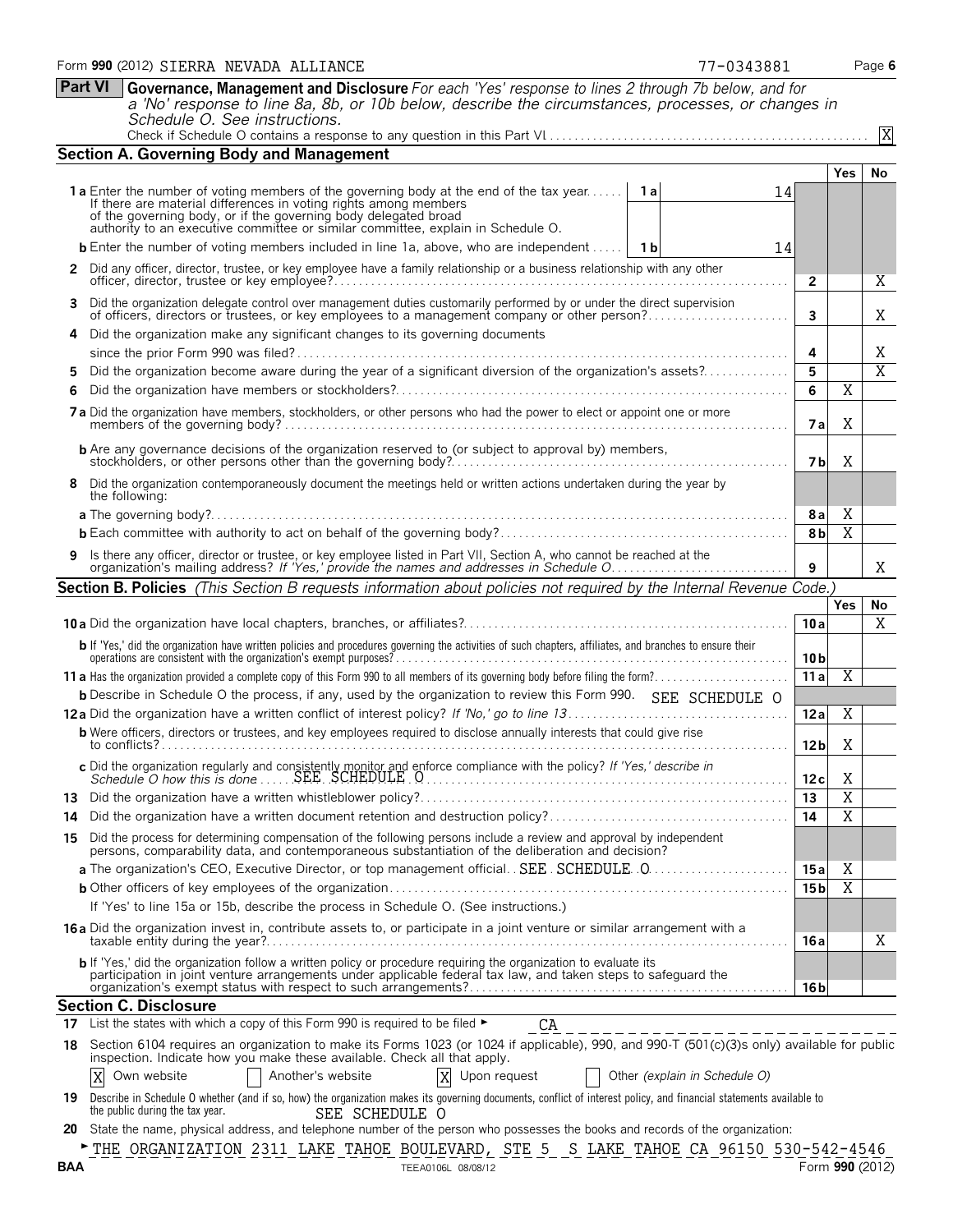| Form 990 (2012)<br>SIERRA NEVADA ALLIANCE                                                                                                                                                                                                                                     | 77-0343881 | Page 7 |
|-------------------------------------------------------------------------------------------------------------------------------------------------------------------------------------------------------------------------------------------------------------------------------|------------|--------|
| Part VII Compensation of Officers, Directors, Trustees, Key Employees, Highest Compensated Employees, and<br><b>Independent Contractors</b>                                                                                                                                   |            |        |
|                                                                                                                                                                                                                                                                               |            |        |
| Section A. Officers, Directors, Trustees, Key Employees, and Highest Compensated Employees                                                                                                                                                                                    |            |        |
| 1 a Complete this table for all persons required to be listed. Report compensation for the calendar year ending with or within the<br>organization's tax year.                                                                                                                |            |        |
| • List all of the organization's current officers, directors, trustees (whether individuals or organizations), regardless of amount of compensation. Enter -0- in columns (D), (E), and (F) if no compensation was paid.                                                      |            |        |
| • List all of the organization's <b>current</b> key employees, if any. See instructions for definition of 'key employee.'                                                                                                                                                     |            |        |
| • List the organization's five current highest compensated employees (other than an officer, director, trustee, or key employee) who received reportable compensation (Box 5 of Form W-2 and/or Box 7 of Form 1099-MISC) of mo<br>organization and any related organizations. |            |        |

? List all of the organization's **former** officers, key employees, and highest compensated employees who received more than \$100,000 of reportable compensation from the organization and any related organizations.

• List all of the organization's **former directors or trustees** that received, in the capacity as a former director or trustee of the<br>organization, more than \$10,000 of reportable compensation from the organization and an

List persons in the following order: individual trustees or directors; institutional trustees; officers; key employees; highest compensated employees; and former such persons.

Check this box if neither the organization nor any related organization compensated any current officer, director, or trustee.

|      |                       |                                                                            | (C)                                                                                                      |                      |         |                 |                                 |               |                                                            |                                                                 |                                                          |
|------|-----------------------|----------------------------------------------------------------------------|----------------------------------------------------------------------------------------------------------|----------------------|---------|-----------------|---------------------------------|---------------|------------------------------------------------------------|-----------------------------------------------------------------|----------------------------------------------------------|
|      | (A)<br>Name and Title | (B)<br>Average<br>hours per<br>week (list                                  | Position (do not check more than<br>one box, unless person is both an<br>officer and a director/trustee) |                      |         |                 |                                 |               | (D)<br>Reportable<br>compensation from<br>the organization | (E)<br>Reportable<br>compensation from<br>related organizations | (F)<br>Estimated<br>amount of other<br>compensation      |
|      |                       | any hours<br>for related<br>organiza-<br>tions<br>below<br>dotted<br>line) | Individual trustee<br>or director                                                                        | nstitutional trustee | Officer | ΚΘ)<br>employee | Highest compensated<br>employee | <b>Former</b> | (W-2/1099-MISC)                                            | (W-2/1099-MISC)                                                 | from the<br>organization<br>and related<br>organizations |
|      | (1) ROBERT BARRETT    | $\mathbf{1}$                                                               |                                                                                                          |                      |         |                 |                                 |               |                                                            |                                                                 |                                                          |
|      | <b>DIRECTOR</b>       | 0                                                                          | X                                                                                                        |                      |         |                 |                                 |               | $\mathbf{0}$                                               | $\mathbf 0$ .                                                   | $\boldsymbol{0}$ .                                       |
| (2)  | JOHN KNOTT            | 1                                                                          |                                                                                                          |                      |         |                 |                                 |               |                                                            |                                                                 |                                                          |
|      | <b>DIRECTOR</b>       | 0                                                                          | X                                                                                                        |                      |         |                 |                                 |               | $\mathbf{0}$ .                                             | $\mathbf{0}$ .                                                  | $\boldsymbol{0}$ .                                       |
|      | (3) LYNN SADLER       | 1                                                                          |                                                                                                          |                      |         |                 |                                 |               |                                                            |                                                                 |                                                          |
|      | <b>DIRECTOR</b>       | 0                                                                          | Χ                                                                                                        |                      |         |                 |                                 |               | $\mathbf 0$ .                                              | 0.                                                              | $\boldsymbol{0}$ .                                       |
|      | (4) IAN HERDELL       | $\overline{1}$                                                             |                                                                                                          |                      |         |                 |                                 |               |                                                            |                                                                 |                                                          |
|      | <b>DIRECTOR</b>       | 0                                                                          | Χ                                                                                                        |                      |         |                 |                                 |               | $\mathbf{0}$                                               | 0                                                               | $\boldsymbol{0}$ .                                       |
|      | (5) SCOTT KRUSE       | $\overline{1}$                                                             |                                                                                                          |                      |         |                 |                                 |               |                                                            |                                                                 |                                                          |
|      | <b>DIRECTOR</b>       | 0                                                                          | Χ                                                                                                        |                      |         |                 |                                 |               | $\mathbf{0}$ .                                             | $\mathbf{0}$ .                                                  | $\boldsymbol{0}$ .                                       |
| (6)  | CORTLANDT LAWRENCE    | 1                                                                          |                                                                                                          |                      |         |                 |                                 |               |                                                            |                                                                 |                                                          |
|      | <b>DIRECTOR</b>       | 0                                                                          | Χ                                                                                                        |                      |         |                 |                                 |               | $\mathbf{0}$ .                                             | 0.                                                              | 0.                                                       |
|      | (7) DAVID HANSEN      | $\mathbf{1}$                                                               |                                                                                                          |                      |         |                 |                                 |               |                                                            |                                                                 |                                                          |
|      | <b>DIRECTOR</b>       | 0                                                                          | Χ                                                                                                        |                      |         |                 |                                 |               | $\mathbf 0$ .                                              | $\mathbf{0}$ .                                                  | 0.                                                       |
|      | (8) GEOFF MC QUILKIN  | $\mathbf{1}$                                                               |                                                                                                          |                      |         |                 |                                 |               |                                                            |                                                                 |                                                          |
|      | TREASURER             | 0                                                                          | Χ                                                                                                        |                      | Χ       |                 |                                 |               | $\mathbf 0$ .                                              | $\mathbf{0}$ .                                                  | $\boldsymbol{0}$ .                                       |
|      | (9) JOHN FRIEDRICH    | $\mathbf 1$                                                                |                                                                                                          |                      |         |                 |                                 |               |                                                            |                                                                 |                                                          |
|      | <b>DIRECTOR</b>       | 0                                                                          | Χ                                                                                                        |                      |         |                 |                                 |               | 0.                                                         | $\mathbf 0$ .                                                   | 0.                                                       |
|      | (10) MEHMET MC MILLAN | $\,1\,$                                                                    |                                                                                                          |                      |         |                 |                                 |               |                                                            |                                                                 |                                                          |
|      | <b>DIRECTOR</b>       | 0                                                                          | Χ                                                                                                        |                      |         |                 |                                 |               | 0.                                                         | 0.                                                              | $\boldsymbol{0}$ .                                       |
|      | (11) PAMELA FLICK     | $\mathbf{1}$                                                               |                                                                                                          |                      |         |                 |                                 |               |                                                            |                                                                 |                                                          |
|      | <b>SECRETARY</b>      | 0                                                                          | X                                                                                                        |                      | Χ       |                 |                                 |               | 0.                                                         | 0.                                                              | $\boldsymbol{0}$ .                                       |
|      | (12) RICHARD TAYLOR   | $\mathbf{1}$                                                               |                                                                                                          |                      |         |                 |                                 |               |                                                            |                                                                 |                                                          |
|      | PRESIDENT             | 0                                                                          | Χ                                                                                                        |                      | X       |                 |                                 |               | $\mathbf 0$ .                                              | 0.                                                              | $\boldsymbol{0}$ .                                       |
| (13) | SAM MUDIE             | $\mathbf 1$                                                                |                                                                                                          |                      |         |                 |                                 |               |                                                            |                                                                 |                                                          |
|      | <b>DIRECTOR</b>       | 0                                                                          | X                                                                                                        |                      |         |                 |                                 |               | $\mathbf{0}$ .                                             | $\mathbf 0$ .                                                   | $\boldsymbol{0}$ .                                       |
| (14) | TERRY MANNING         | $\mathbf{1}$                                                               |                                                                                                          |                      |         |                 |                                 |               |                                                            |                                                                 |                                                          |
|      | VICE PRESIDENT        | 0                                                                          | X                                                                                                        |                      | X       |                 |                                 |               | $\mathbf{0}$ .                                             | $\mathbf 0$ .                                                   | $0_{.}$                                                  |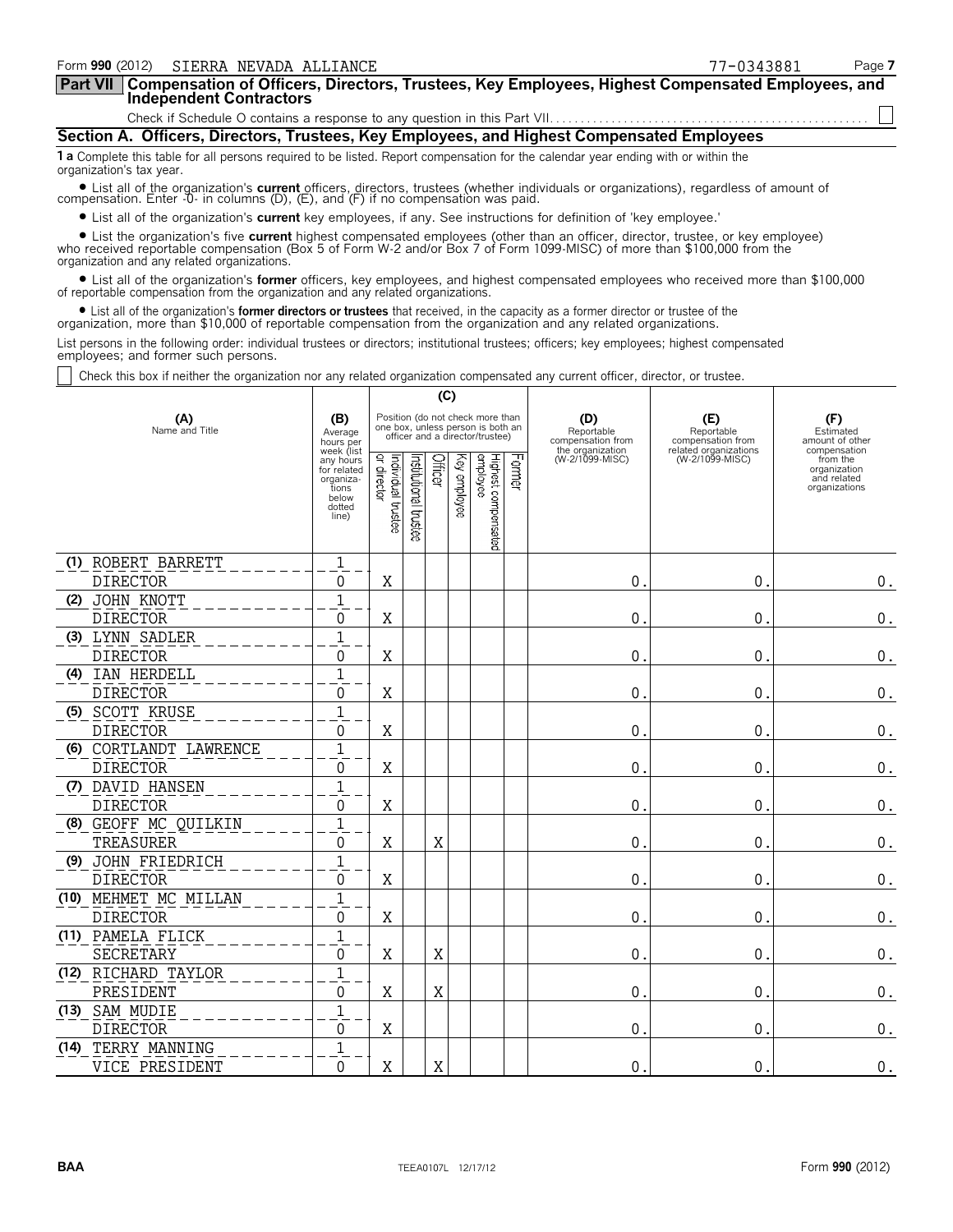### Form **990** (2012) Page **8** SIERRA NEVADA ALLIANCE 77-0343881

|      | Part VII Section A. Officers, Directors, Trustees, Key Employees, and Highest Compensated Employees (cont)                                                                                                                                             |                              |                                   |                      |         |              |                                                                                                             |        |                                        |                                          |   |                                              |             |
|------|--------------------------------------------------------------------------------------------------------------------------------------------------------------------------------------------------------------------------------------------------------|------------------------------|-----------------------------------|----------------------|---------|--------------|-------------------------------------------------------------------------------------------------------------|--------|----------------------------------------|------------------------------------------|---|----------------------------------------------|-------------|
|      |                                                                                                                                                                                                                                                        | (B)                          |                                   |                      | (C)     |              |                                                                                                             |        |                                        |                                          |   |                                              |             |
|      | (A)<br>Name and title                                                                                                                                                                                                                                  | Average<br>hours<br>per      |                                   |                      |         |              | Position<br>(do not check more than one<br>box, unless person is both an<br>officer and a director/trustee) |        | (D)<br>Reportable<br>compensation from | (E)<br>Reportable<br>compensation from   |   | (F)<br>Estimated<br>amount of other          |             |
|      |                                                                                                                                                                                                                                                        | week<br>(list any<br>hours   |                                   |                      |         |              |                                                                                                             |        | the organization<br>(W-2/1099-MISC)    | related organizations<br>(W-2/1099-MISC) |   | compensation<br>from the                     |             |
|      |                                                                                                                                                                                                                                                        | for<br>related               | Individual trustee<br>or director | nstitutional trustee | Officer | Key employee |                                                                                                             | Former |                                        |                                          |   | organization<br>and related<br>organizations |             |
|      |                                                                                                                                                                                                                                                        | organiza<br>- tions<br>below |                                   |                      |         |              |                                                                                                             |        |                                        |                                          |   |                                              |             |
|      |                                                                                                                                                                                                                                                        | dotted<br>line)              |                                   |                      |         |              | Highest compensated<br>employee                                                                             |        |                                        |                                          |   |                                              |             |
|      | (15) JOAN CLAYBURGH                                                                                                                                                                                                                                    | 40                           |                                   |                      |         |              |                                                                                                             |        |                                        |                                          |   |                                              |             |
|      | EXEC DIRECTOR                                                                                                                                                                                                                                          | $\Omega$                     |                                   |                      | X       |              |                                                                                                             |        | 77,625.                                | 0.                                       |   |                                              | $0$ .       |
| (16) | _______________________                                                                                                                                                                                                                                |                              |                                   |                      |         |              |                                                                                                             |        |                                        |                                          |   |                                              |             |
| (17) | -------------------------                                                                                                                                                                                                                              |                              |                                   |                      |         |              |                                                                                                             |        |                                        |                                          |   |                                              |             |
| (18) | -------------------------                                                                                                                                                                                                                              |                              |                                   |                      |         |              |                                                                                                             |        |                                        |                                          |   |                                              |             |
| (19) |                                                                                                                                                                                                                                                        |                              |                                   |                      |         |              |                                                                                                             |        |                                        |                                          |   |                                              |             |
|      |                                                                                                                                                                                                                                                        |                              |                                   |                      |         |              |                                                                                                             |        |                                        |                                          |   |                                              |             |
| (20) |                                                                                                                                                                                                                                                        |                              |                                   |                      |         |              |                                                                                                             |        |                                        |                                          |   |                                              |             |
| (21) |                                                                                                                                                                                                                                                        |                              |                                   |                      |         |              |                                                                                                             |        |                                        |                                          |   |                                              |             |
| (22) | _________________________                                                                                                                                                                                                                              |                              |                                   |                      |         |              |                                                                                                             |        |                                        |                                          |   |                                              |             |
| (23) | -------------------------                                                                                                                                                                                                                              |                              |                                   |                      |         |              |                                                                                                             |        |                                        |                                          |   |                                              |             |
|      |                                                                                                                                                                                                                                                        |                              |                                   |                      |         |              |                                                                                                             |        |                                        |                                          |   |                                              |             |
| (24) | -----------------------------                                                                                                                                                                                                                          |                              |                                   |                      |         |              |                                                                                                             |        |                                        |                                          |   |                                              |             |
| (25) | ____________________________                                                                                                                                                                                                                           |                              |                                   |                      |         |              |                                                                                                             |        |                                        |                                          |   |                                              |             |
|      |                                                                                                                                                                                                                                                        |                              |                                   |                      |         |              |                                                                                                             |        |                                        | 0.                                       |   |                                              |             |
|      |                                                                                                                                                                                                                                                        |                              |                                   |                      |         |              |                                                                                                             |        | 77,625.<br>0.                          | 0.                                       |   |                                              | $0$ .<br>0. |
|      |                                                                                                                                                                                                                                                        |                              |                                   |                      |         |              |                                                                                                             | ▶      | 77,625.                                | $\overline{0}$ .                         |   |                                              | $0$ .       |
|      | 2 Total number of individuals (including but not limited to those listed above) who received more than \$100,000 of reportable compensation<br>from the organization $\blacktriangleright$                                                             |                              |                                   |                      |         |              |                                                                                                             |        |                                        |                                          |   |                                              |             |
|      | 0                                                                                                                                                                                                                                                      |                              |                                   |                      |         |              |                                                                                                             |        |                                        |                                          |   | Yes                                          | No          |
| 3    | Did the organization list any former officer, director or trustee, key employee, or highest compensated employee                                                                                                                                       |                              |                                   |                      |         |              |                                                                                                             |        |                                        |                                          | 3 |                                              | X           |
| 4    | For any individual listed on line 1a, is the sum of reportable compensation and other compensation from                                                                                                                                                |                              |                                   |                      |         |              |                                                                                                             |        |                                        |                                          |   |                                              |             |
|      | the organization and related organizations greater than \$150,000? If 'Yes' complete Schedule J for                                                                                                                                                    |                              |                                   |                      |         |              |                                                                                                             |        |                                        |                                          | 4 |                                              | Χ           |
| 5.   | Did any person listed on line 1a receive or accrue compensation from any unrelated organization or individual                                                                                                                                          |                              |                                   |                      |         |              |                                                                                                             |        |                                        |                                          | 5 |                                              | Χ           |
|      | <b>Section B. Independent Contractors</b>                                                                                                                                                                                                              |                              |                                   |                      |         |              |                                                                                                             |        |                                        |                                          |   |                                              |             |
|      | Complete this table for your five highest compensated independent contractors that received more than \$100,000 of<br>compensation from the organization. Report compensation for the calendar year ending with or within the organization's tax year. |                              |                                   |                      |         |              |                                                                                                             |        |                                        |                                          |   |                                              |             |
|      | (C)<br>(A)<br>Name and business address<br>(B)<br>Description of services<br>Compensation                                                                                                                                                              |                              |                                   |                      |         |              |                                                                                                             |        |                                        |                                          |   |                                              |             |
|      |                                                                                                                                                                                                                                                        |                              |                                   |                      |         |              |                                                                                                             |        |                                        |                                          |   |                                              |             |
|      |                                                                                                                                                                                                                                                        |                              |                                   |                      |         |              |                                                                                                             |        |                                        |                                          |   |                                              |             |
|      |                                                                                                                                                                                                                                                        |                              |                                   |                      |         |              |                                                                                                             |        |                                        |                                          |   |                                              |             |
|      |                                                                                                                                                                                                                                                        |                              |                                   |                      |         |              |                                                                                                             |        |                                        |                                          |   |                                              |             |
|      | 2 Total number of independent contractors (including but not limited to those listed above) who received more than<br>\$100,000 in compensation from the organization $\blacktriangleright$ 0                                                          |                              |                                   |                      |         |              |                                                                                                             |        |                                        |                                          |   |                                              |             |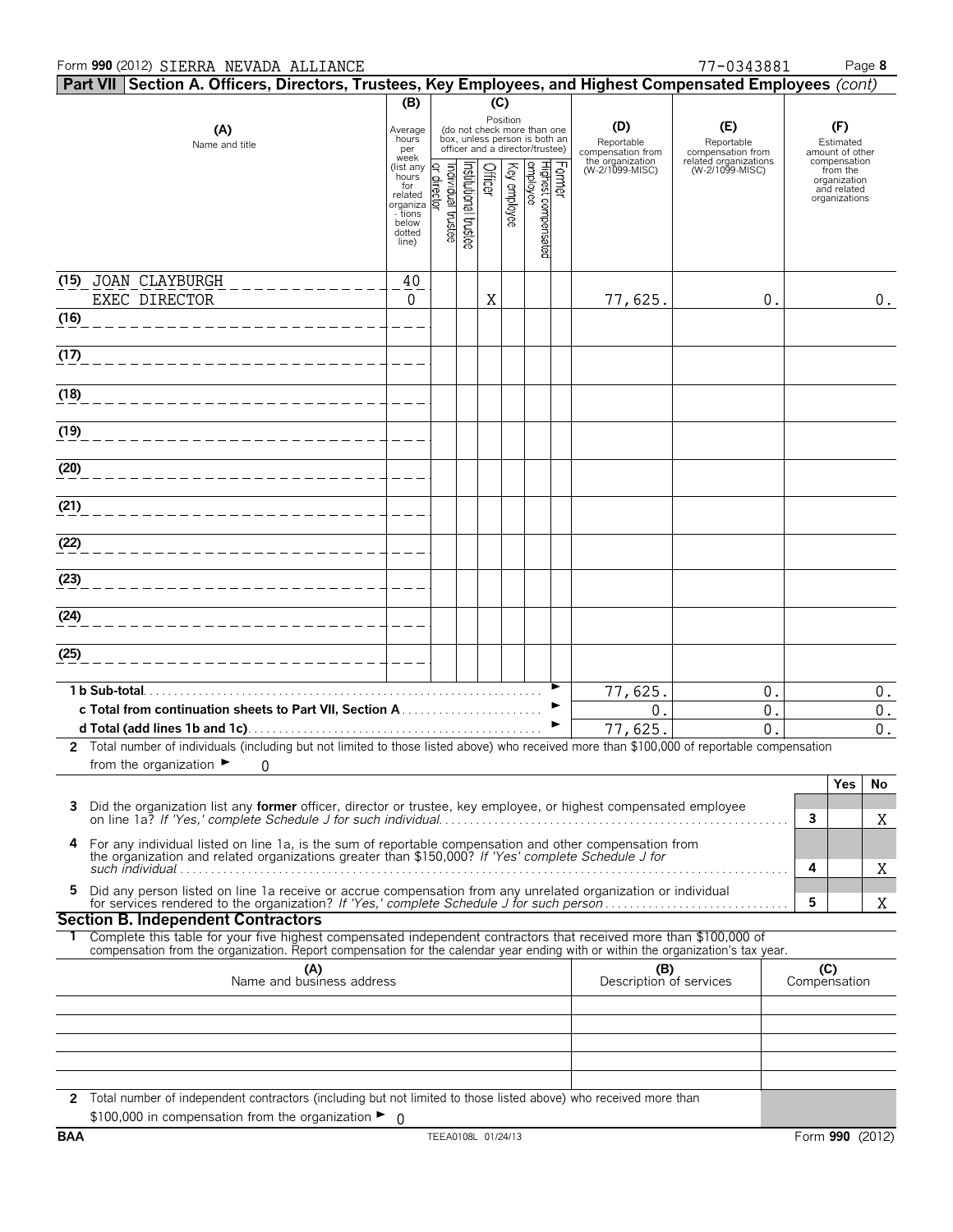#### **Part VIII Statement of Revenue**

|  | ı  |
|--|----|
|  | a. |

|                                                                                                           |                                                                                                       |                      | (B)                                         | (C)                              | (D)                                                                |
|-----------------------------------------------------------------------------------------------------------|-------------------------------------------------------------------------------------------------------|----------------------|---------------------------------------------|----------------------------------|--------------------------------------------------------------------|
|                                                                                                           |                                                                                                       | (A)<br>Total revenue | Related or<br>exempt<br>function<br>revenue | Unrelated<br>business<br>revenue | Revenue<br>excluded from tax<br>under sections<br>512, 513, or 514 |
| PROGRAM SERVICE REVENUE CONTRIBUTIONS, GIFTS, GRANTS<br>PROGRAM SERVICE REVENUE AND OTHER SIMILAR AMOUNTS | 1a Federated campaigns<br>1a                                                                          |                      |                                             |                                  |                                                                    |
|                                                                                                           | 1 <sub>b</sub><br><b>b</b> Membership dues<br>12,075.                                                 |                      |                                             |                                  |                                                                    |
|                                                                                                           | c Fundraising events<br>1 <sub>c</sub>                                                                |                      |                                             |                                  |                                                                    |
|                                                                                                           | 1 <sub>d</sub><br><b>d</b> Related organizations $\ldots$                                             |                      |                                             |                                  |                                                                    |
|                                                                                                           | e Government grants (contributions)<br>1e<br>847,790.                                                 |                      |                                             |                                  |                                                                    |
|                                                                                                           | f All other contributions, gifts, grants, and<br>similar amounts not included above<br>1f<br>475,685. |                      |                                             |                                  |                                                                    |
|                                                                                                           | <b>g</b> Noncash contributions included in lns 1a-1f:<br>Ŝ<br>9,017.                                  |                      |                                             |                                  |                                                                    |
|                                                                                                           |                                                                                                       | 1,335,550.           |                                             |                                  |                                                                    |
|                                                                                                           | <b>Business Code</b>                                                                                  |                      |                                             |                                  |                                                                    |
|                                                                                                           | 2a SWWG                                                                                               | 17,757.              | <u>17,757.</u>                              |                                  |                                                                    |
|                                                                                                           | b CONFERENCE _ _ _ _ _ _ _ _ _ _ _ _ _ _                                                              | 9,771.               | 9,771                                       |                                  |                                                                    |
|                                                                                                           | C                                                                                                     |                      |                                             |                                  |                                                                    |
|                                                                                                           |                                                                                                       |                      |                                             |                                  |                                                                    |
|                                                                                                           | All other program service revenue                                                                     |                      |                                             |                                  |                                                                    |
|                                                                                                           |                                                                                                       | 27,528.              |                                             |                                  |                                                                    |
|                                                                                                           | Investment income (including dividends, interest and<br>3                                             |                      |                                             |                                  |                                                                    |
|                                                                                                           | Income from investment of tax-exempt bond proceeds.                                                   | 258.                 | 258.                                        |                                  |                                                                    |
|                                                                                                           | 4                                                                                                     |                      |                                             |                                  |                                                                    |
|                                                                                                           | (i) Real<br>(ii) Personal                                                                             |                      |                                             |                                  |                                                                    |
|                                                                                                           | <b>6a</b> Gross rents                                                                                 |                      |                                             |                                  |                                                                    |
|                                                                                                           | <b>b</b> Less: rental expenses                                                                        |                      |                                             |                                  |                                                                    |
|                                                                                                           | <b>c</b> Rental income or (loss) $\ldots$                                                             |                      |                                             |                                  |                                                                    |
|                                                                                                           | d Net rental income or (loss)                                                                         |                      |                                             |                                  |                                                                    |
|                                                                                                           | (i) Securities<br>(ii) Other<br>7 a Gross amount from sales of<br>assets other than inventory.        |                      |                                             |                                  |                                                                    |
|                                                                                                           | <b>b</b> Less: cost or other basis                                                                    |                      |                                             |                                  |                                                                    |
|                                                                                                           | and sales expenses<br><b>c</b> Gain or (loss). $\ldots$ .                                             |                      |                                             |                                  |                                                                    |
|                                                                                                           |                                                                                                       |                      |                                             |                                  |                                                                    |
| 띡                                                                                                         | 8a Gross income from fundraising events<br>(not including. \$                                         |                      |                                             |                                  |                                                                    |
|                                                                                                           | of contributions reported on line 1c).                                                                |                      |                                             |                                  |                                                                    |
|                                                                                                           | See Part IV, line 18. a<br>17,484.                                                                    |                      |                                             |                                  |                                                                    |
| <b>OTHER REVEN</b>                                                                                        | <b>b</b> Less: direct expenses<br>b<br>3,480.                                                         |                      |                                             |                                  |                                                                    |
|                                                                                                           | c Net income or (loss) from fundraising events $\dots\dots\dots$                                      | 14,004.              |                                             |                                  |                                                                    |
|                                                                                                           | 9 a Gross income from gaming activities.                                                              |                      |                                             |                                  |                                                                    |
|                                                                                                           | $b$ Less: direct expenses<br>b                                                                        |                      |                                             |                                  |                                                                    |
|                                                                                                           | c Net income or (loss) from gaming activities                                                         |                      |                                             |                                  |                                                                    |
|                                                                                                           | 10a Gross sales of inventory, less returns                                                            |                      |                                             |                                  |                                                                    |
|                                                                                                           | <b>b</b> Less: cost of goods sold<br>b                                                                |                      |                                             |                                  |                                                                    |
|                                                                                                           | <b>c</b> Net income or (loss) from sales of inventory                                                 |                      |                                             |                                  |                                                                    |
|                                                                                                           | Miscellaneous Revenue<br><b>Business Code</b>                                                         |                      |                                             |                                  |                                                                    |
|                                                                                                           | 11a MISCELLANEOUS<br>$- - - - - -$                                                                    | 880.                 | 880.                                        |                                  |                                                                    |
|                                                                                                           | b                                                                                                     |                      |                                             |                                  |                                                                    |
|                                                                                                           | C                                                                                                     |                      |                                             |                                  |                                                                    |
|                                                                                                           | <b>d</b> All other revenue $\ldots$ , $\ldots$<br>$\blacktriangleright$<br>e Total. Add lines 11a-11d |                      |                                             |                                  |                                                                    |
|                                                                                                           |                                                                                                       | 880.<br>1,378,220.   | 28,666.                                     | 0 <sub>1</sub>                   | О.                                                                 |
| <b>BAA</b>                                                                                                |                                                                                                       | TEEA0109L 12/17/12   |                                             |                                  | Form 990 (2012)                                                    |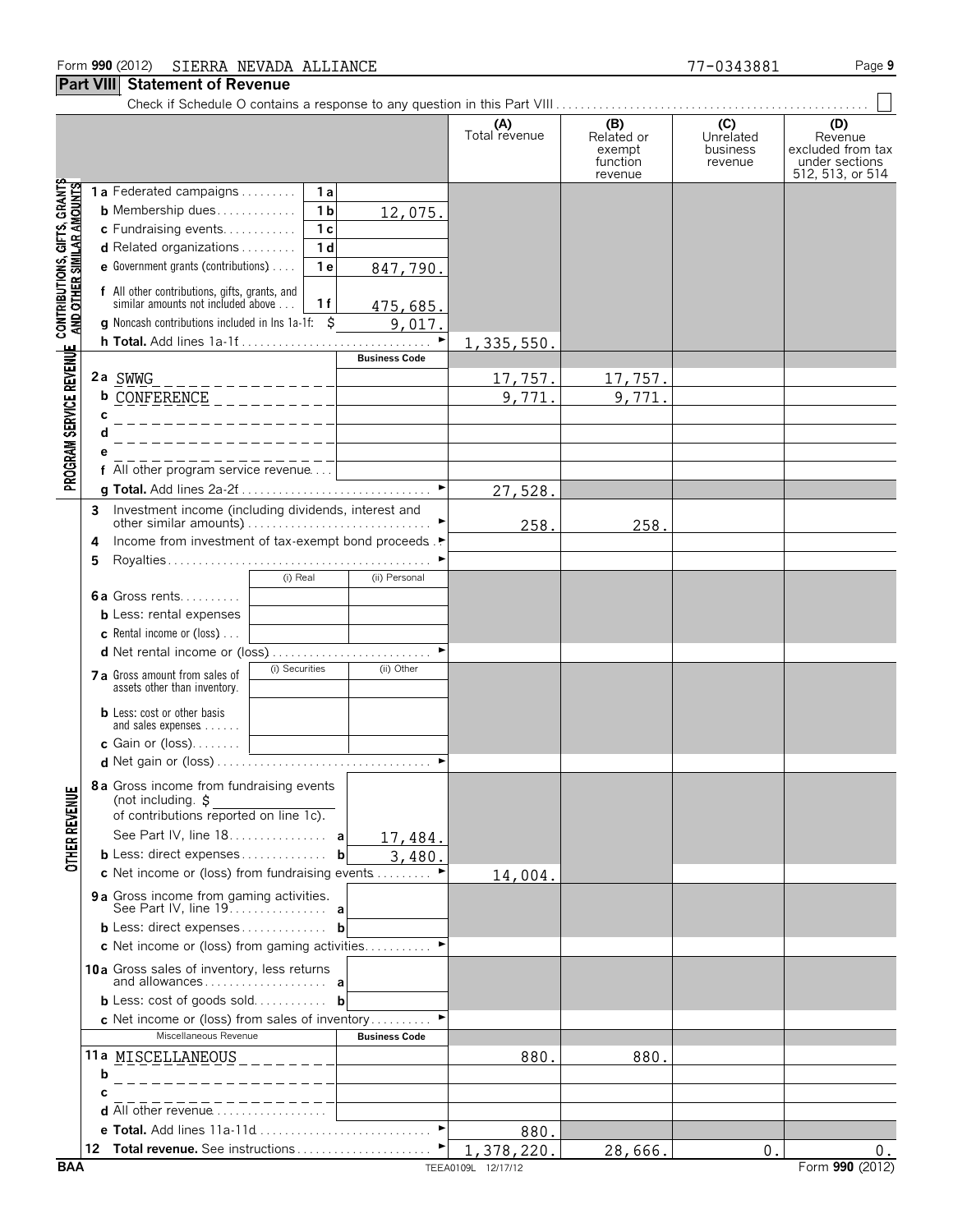|              | Section 501(c)(3) and 501(c)(4) organizations must complete all columns. All other organizations must complete column (A).                                                                                                                                                                     |                       |                                    |                                    |                                |
|--------------|------------------------------------------------------------------------------------------------------------------------------------------------------------------------------------------------------------------------------------------------------------------------------------------------|-----------------------|------------------------------------|------------------------------------|--------------------------------|
|              |                                                                                                                                                                                                                                                                                                |                       |                                    | (C)                                |                                |
|              | Do not include amounts reported on lines 6b,<br>7b, 8b, 9b, and 10b of Part VIII.                                                                                                                                                                                                              | (A)<br>Total expenses | (B)<br>Program service<br>expenses | Management and<br>general expenses | (D)<br>Fundraising<br>expenses |
| $\mathbf{1}$ | Grants and other assistance to governments<br>and organizations in the United States. See                                                                                                                                                                                                      |                       |                                    |                                    |                                |
| 2            | Grants and other assistance to individuals in<br>the United States. See Part IV, line 22                                                                                                                                                                                                       |                       |                                    |                                    |                                |
| 3.           | Grants and other assistance to governments,<br>organizations, and individuals outside the<br>United States. See Part IV, lines 15 and 16.                                                                                                                                                      |                       |                                    |                                    |                                |
| 4            | Benefits paid to or for members                                                                                                                                                                                                                                                                |                       |                                    |                                    |                                |
| 5            | Compensation of current officers, directors,<br>trustees, and key employees                                                                                                                                                                                                                    | 77,625.               | 71,866.                            | 4,972.                             | 787.                           |
| 6            | Compensation not included above, to<br>disqualified persons (as defined under<br>section $4958(f)(1)$ and persons described                                                                                                                                                                    | 0.                    | $0$ .                              | 0.                                 | 0.                             |
| 7            | Other salaries and wages                                                                                                                                                                                                                                                                       | 760,493.              | 704,073.                           | 48,709.                            | 7,711.                         |
| 8            | Pension plan accruals and contributions<br>(include section 401(k) and section 403(b)<br>employer contributions)                                                                                                                                                                               |                       |                                    |                                    |                                |
| 9            | Other employee benefits                                                                                                                                                                                                                                                                        | 148,212.              | 136,188.                           | 11,102.                            | 922.                           |
| 10           | Payroll taxes                                                                                                                                                                                                                                                                                  | 69,896.               | 63,674.                            | 5,745.                             | 477.                           |
|              | 11 Fees for services (non-employees):                                                                                                                                                                                                                                                          |                       |                                    |                                    |                                |
|              |                                                                                                                                                                                                                                                                                                | 14,195.               | 10,612.                            | 3,583.                             |                                |
|              |                                                                                                                                                                                                                                                                                                |                       |                                    |                                    |                                |
|              |                                                                                                                                                                                                                                                                                                | 18,006.               | 13,462.                            | 4,544.                             |                                |
|              |                                                                                                                                                                                                                                                                                                |                       |                                    |                                    |                                |
|              | e Professional fundraising services. See Part IV, line 17                                                                                                                                                                                                                                      |                       |                                    |                                    |                                |
|              | f Investment management fees                                                                                                                                                                                                                                                                   |                       |                                    |                                    |                                |
| 12           | g Other. (If line 11g amt exceeds 10% of line 25, col-<br>umn (A) amt, list line 11g expenses on Sch $0$ )<br>Advertising and promotion                                                                                                                                                        | 91,393.               | 68,327.                            | 23,066.                            |                                |
| 13           | Office expenses                                                                                                                                                                                                                                                                                | 38,036.               | 33,906.                            | 3,569.                             | 561.                           |
| 14           | Information technology                                                                                                                                                                                                                                                                         |                       |                                    |                                    |                                |
| 15           |                                                                                                                                                                                                                                                                                                |                       |                                    |                                    |                                |
| 16           | Occupancy                                                                                                                                                                                                                                                                                      | 30, 140.              | 29,439.                            | 672.                               | 29.                            |
| 17           |                                                                                                                                                                                                                                                                                                | 47,725.               | 47,643.                            | 82.                                |                                |
| 18           | Payments of travel or entertainment<br>expenses for any federal, state, or local<br>public officials                                                                                                                                                                                           |                       |                                    |                                    |                                |
| 19           | Conferences, conventions, and meetings                                                                                                                                                                                                                                                         | 7,367.                | 7,367.                             |                                    |                                |
| 20           |                                                                                                                                                                                                                                                                                                |                       |                                    |                                    |                                |
| 21           | Payments to affiliates                                                                                                                                                                                                                                                                         |                       |                                    |                                    |                                |
| 22           | Depreciation, depletion, and amortization                                                                                                                                                                                                                                                      |                       |                                    |                                    |                                |
| 23           | $Insurance \ldots \ldots \ldots \ldots \ldots \ldots \ldots \ldots \ldots$<br>24 Other expenses. Itemize expenses not<br>covered above (List miscellaneous expenses<br>in line 24e. If line 24e amount exceeds 10%<br>of line 25, column (A) amount, list line 24e<br>expenses on Schedule O.) |                       |                                    |                                    |                                |
|              | a SUPPLIES & EQUIPMENT                                                                                                                                                                                                                                                                         | 77,443.               | 67,318.                            | 1,066.                             | 9,059.                         |
|              | <b>b</b> FISCAL SPONSORSHIP                                                                                                                                                                                                                                                                    | 64,727                | 64,727.                            |                                    |                                |
|              | c MISCELLANEOUS                                                                                                                                                                                                                                                                                | 9,579                 | 9,512                              | 67                                 |                                |
|              | _________<br>d                                                                                                                                                                                                                                                                                 |                       |                                    |                                    |                                |
|              | ___________                                                                                                                                                                                                                                                                                    |                       |                                    |                                    |                                |
|              | 25 Total functional expenses. Add lines 1 through 24e                                                                                                                                                                                                                                          | 1,454,837.            | 1,328,114.                         | 107, 177.                          | 19,546.                        |
| 26           | <b>Joint costs.</b> Complete this line only if<br>the organization reported in column (B)<br>joint costs from a combined educational<br>campaign and fundraising solicitation.<br>Check here $\blacktriangleright$<br>if following                                                             |                       |                                    |                                    |                                |

SOP 98-2 (ASC 958-720). . . . . . . . . . . . . . . . .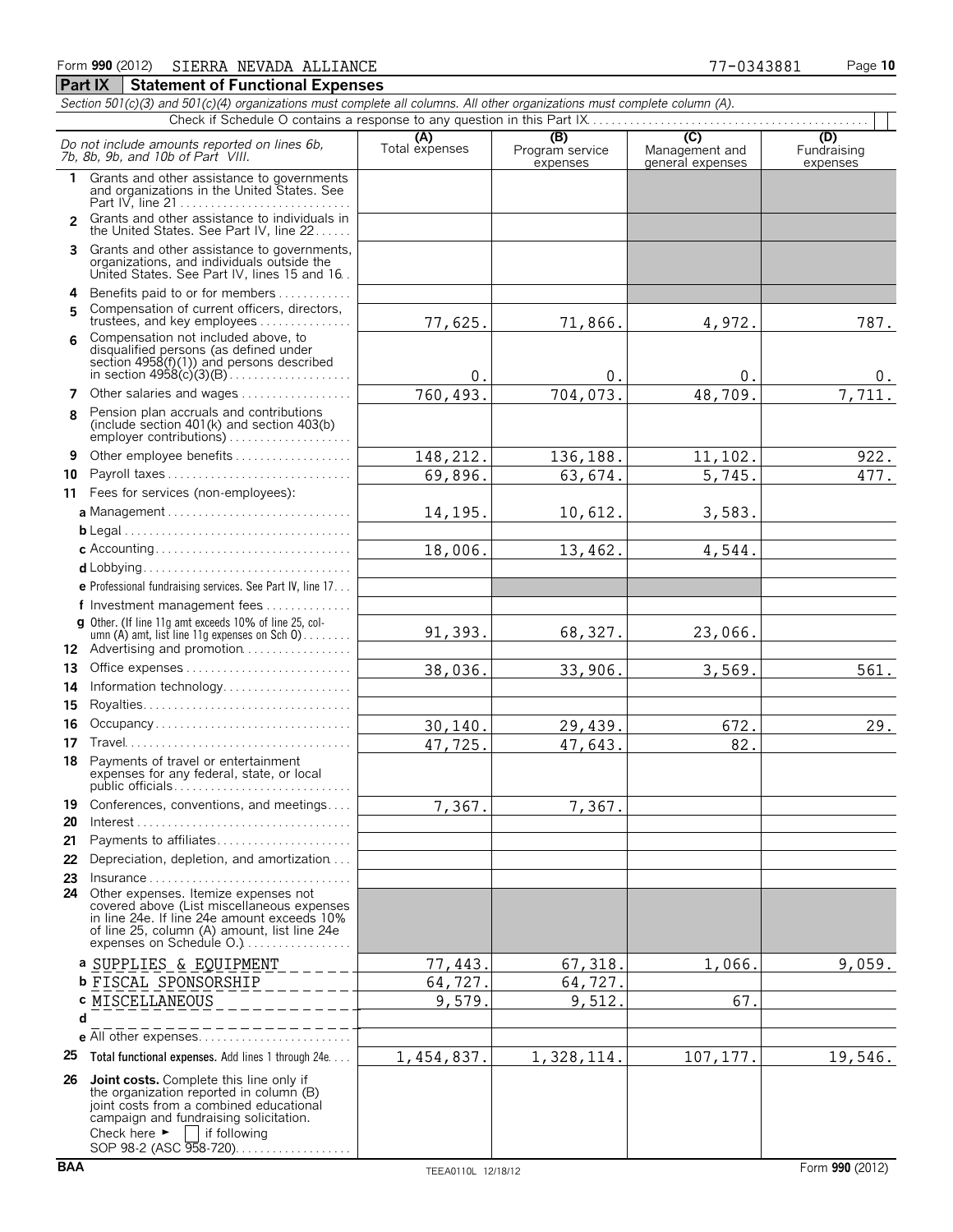## Form **990** (2012) Page **11** SIERRA NEVADA ALLIANCE 77-0343881 **Part X Balance Sheet**

|                       |    |                                                                                                                                                                                                                                                                                                                      |         | (A)<br>Beginning of year |                 | (B)<br>End of year |
|-----------------------|----|----------------------------------------------------------------------------------------------------------------------------------------------------------------------------------------------------------------------------------------------------------------------------------------------------------------------|---------|--------------------------|-----------------|--------------------|
|                       | 1  |                                                                                                                                                                                                                                                                                                                      |         | 183, 376.                | $\mathbf{1}$    | 109, 295.          |
|                       | 2  |                                                                                                                                                                                                                                                                                                                      |         | 132, 972.                | $\overline{2}$  | 105, 333.          |
|                       | 3  |                                                                                                                                                                                                                                                                                                                      |         | 3                        |                 |                    |
|                       | 4  |                                                                                                                                                                                                                                                                                                                      |         | 137,026.                 | 4               | 154,869.           |
|                       | 5  | Loans and other receivables from current and former officers, directors,<br>trustees, key employees, and highest compensated employees. Complete                                                                                                                                                                     |         | 5                        |                 |                    |
|                       | 6  | Loans and other receivables from other disqualified persons (as defined under<br>section 4958(f)(1)), persons described in section 4958(c)(3)(B), and contributing<br>employers and sponsoring organizations of section 501(c)(9) voluntary employees'<br>beneficiary organizations (see instructions). Complete Par |         |                          | 6               |                    |
|                       | 7  |                                                                                                                                                                                                                                                                                                                      |         |                          | 7               |                    |
| <b>ASSETS</b>         | 8  |                                                                                                                                                                                                                                                                                                                      |         |                          | 8               |                    |
|                       | 9  |                                                                                                                                                                                                                                                                                                                      |         | 20,525.                  | 9               | 22,425.            |
|                       |    | 10a Land, buildings, and equipment: cost or other basis.                                                                                                                                                                                                                                                             | 39,203. |                          |                 |                    |
|                       |    |                                                                                                                                                                                                                                                                                                                      | 39,203. |                          | 10c             |                    |
|                       | 11 |                                                                                                                                                                                                                                                                                                                      |         |                          | 11              |                    |
|                       | 12 |                                                                                                                                                                                                                                                                                                                      |         |                          | 12              |                    |
|                       | 13 | Investments – program-related. See Part IV, line 11                                                                                                                                                                                                                                                                  |         |                          | 13              |                    |
|                       | 14 |                                                                                                                                                                                                                                                                                                                      |         |                          | 14              |                    |
|                       | 15 |                                                                                                                                                                                                                                                                                                                      |         |                          | 15              |                    |
|                       | 16 |                                                                                                                                                                                                                                                                                                                      |         | 473,899.                 | 16              | 391,922.           |
|                       | 17 |                                                                                                                                                                                                                                                                                                                      |         | 34,749                   | 17              | 29,389.            |
|                       | 18 |                                                                                                                                                                                                                                                                                                                      |         | 18                       |                 |                    |
|                       | 19 |                                                                                                                                                                                                                                                                                                                      |         |                          | $\overline{19}$ |                    |
|                       | 20 |                                                                                                                                                                                                                                                                                                                      |         |                          | 20              |                    |
| Å                     | 21 | Escrow or custodial account liability. Complete Part IV of Schedule D.                                                                                                                                                                                                                                               |         |                          | 21              |                    |
| ł<br>Т                | 22 | Loans and other payables to current and former officers, directors, trustees,<br>key employees, highest compensated employees, and disqualified persons.                                                                                                                                                             |         |                          | 22              |                    |
|                       | 23 | Secured mortgages and notes payable to unrelated third parties                                                                                                                                                                                                                                                       |         |                          | 23              |                    |
| $_{\rm S}^{\rm E}$    | 24 | Unsecured notes and loans payable to unrelated third parties                                                                                                                                                                                                                                                         |         |                          | 24              |                    |
|                       | 25 | Other liabilities (including federal income tax, payables to related third parties, and other liabilities not included on lines 17-24). Complete Part X of Schedule D.                                                                                                                                               |         |                          | 25              |                    |
|                       | 26 |                                                                                                                                                                                                                                                                                                                      |         | 34,749.                  | 26              | 29,389.            |
| N<br>Ë,               |    | Organizations that follow SFAS 117 (ASC 958), check here $\blacktriangleright$ $\boxed{X}$ and complete<br>lines 27 through 29, and lines 33 and 34.                                                                                                                                                                 |         |                          |                 |                    |
|                       | 27 |                                                                                                                                                                                                                                                                                                                      |         | 196,545.                 | 27              | <u>215,525.</u>    |
| A<br>S<br>T<br>T<br>S | 28 |                                                                                                                                                                                                                                                                                                                      |         | 242,605                  | 28              | 147,008.           |
|                       | 29 |                                                                                                                                                                                                                                                                                                                      |         |                          | 29              |                    |
| Q                     |    | Organizations that do not follow SFAS 117 (ASC 958), check here ▶                                                                                                                                                                                                                                                    |         |                          |                 |                    |
|                       |    | and complete lines 30 through 34.                                                                                                                                                                                                                                                                                    |         |                          |                 |                    |
| DN<br>DN              | 30 |                                                                                                                                                                                                                                                                                                                      |         |                          | 30              |                    |
|                       | 31 | Paid-in or capital surplus, or land, building, or equipment fund                                                                                                                                                                                                                                                     |         |                          | 31              |                    |
|                       | 32 | Retained earnings, endowment, accumulated income, or other funds                                                                                                                                                                                                                                                     |         |                          | 32              |                    |
| <b>BALANCES</b>       | 33 |                                                                                                                                                                                                                                                                                                                      |         | 439,150.                 | 33              | 362,533.           |
|                       | 34 | Total liabilities and net assets/fund balances                                                                                                                                                                                                                                                                       |         | 473,899.                 | 34              | 391,922.           |
| <b>BAA</b>            |    |                                                                                                                                                                                                                                                                                                                      |         |                          |                 | Form 990 (2012)    |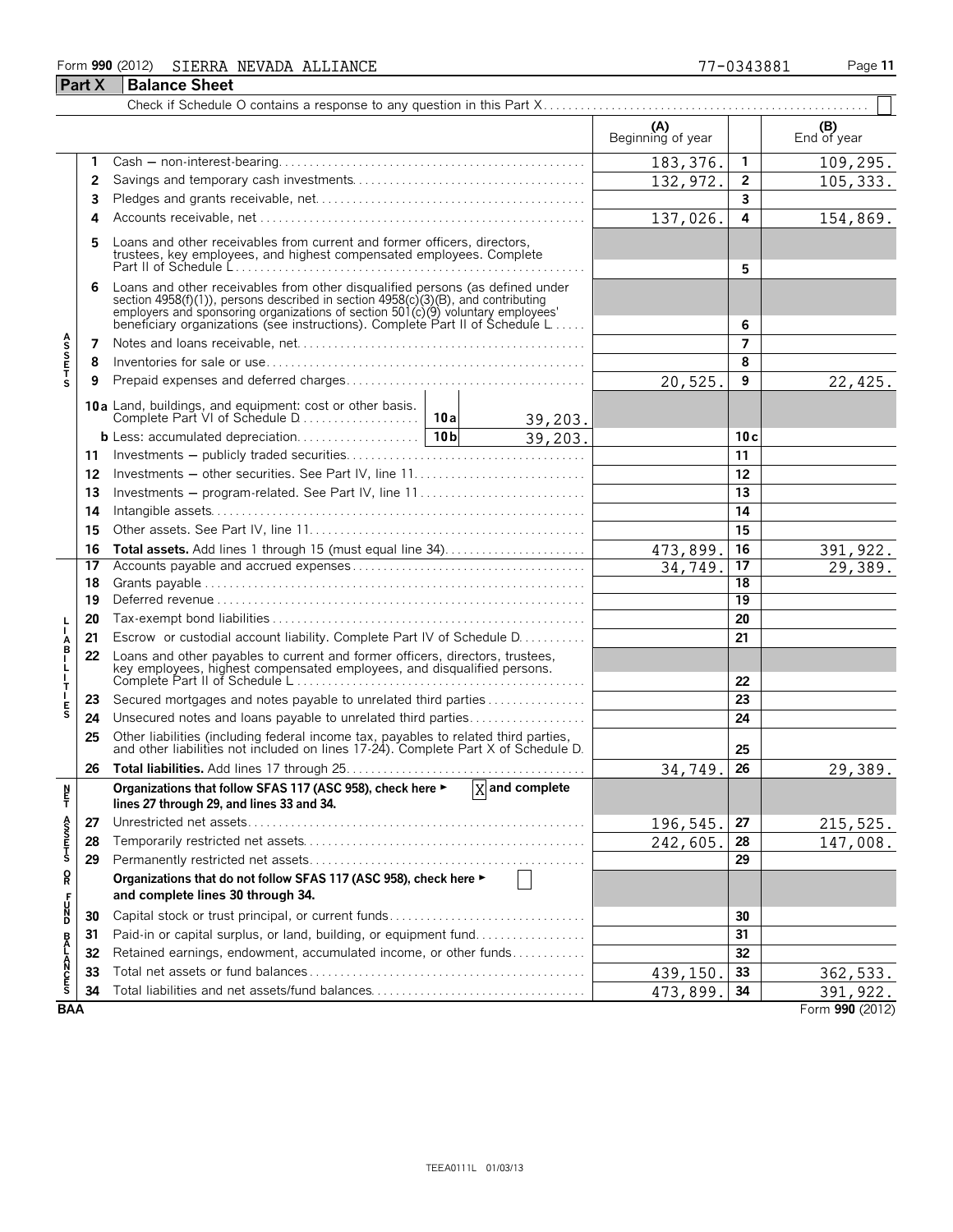|                | Form 990 (2012) SIERRA NEVADA ALLIANCE                                                                                                                                                                                            | 77-0343881     |                |      | Page 12         |
|----------------|-----------------------------------------------------------------------------------------------------------------------------------------------------------------------------------------------------------------------------------|----------------|----------------|------|-----------------|
| <b>Part XI</b> | Reconciliation of Net Assets                                                                                                                                                                                                      |                |                |      |                 |
|                |                                                                                                                                                                                                                                   |                |                |      |                 |
| 1              |                                                                                                                                                                                                                                   | $\mathbf{1}$   | 1,378,220.     |      |                 |
| 2              |                                                                                                                                                                                                                                   | $\overline{2}$ | 1,454,837.     |      |                 |
| 3              |                                                                                                                                                                                                                                   | $\overline{3}$ |                |      | $-76,617.$      |
| 4              | Net assets or fund balances at beginning of year (must equal Part X, line 33, column (A))                                                                                                                                         | 4              |                |      | 439,150.        |
| 5              |                                                                                                                                                                                                                                   | 5              |                |      |                 |
| 6              |                                                                                                                                                                                                                                   | 6              |                |      |                 |
| 7              |                                                                                                                                                                                                                                   | 7              |                |      |                 |
| 8              |                                                                                                                                                                                                                                   | 8              |                |      |                 |
| 9              |                                                                                                                                                                                                                                   | 9              |                |      | $0$ .           |
| 10             | Net assets or fund balances at end of year. Combine lines 3 through 9 (must equal Part X, line 33,                                                                                                                                |                |                |      |                 |
|                |                                                                                                                                                                                                                                   | 10             |                |      | 362,533.        |
|                | <b>Part XII Financial Statements and Reporting</b>                                                                                                                                                                                |                |                |      |                 |
|                |                                                                                                                                                                                                                                   |                |                |      |                 |
|                |                                                                                                                                                                                                                                   |                |                | Yes. | No              |
| 1.             | Accounting method used to prepare the Form 990:   Cash<br>X Accrual<br>Other                                                                                                                                                      |                |                |      |                 |
|                | If the organization changed its method of accounting from a prior year or checked 'Other,' explain<br>in Schedule O.                                                                                                              |                |                |      |                 |
|                |                                                                                                                                                                                                                                   |                | 2a             | X    |                 |
|                | If 'Yes,' check a box below to indicate whether the financial statements for the year were compiled or reviewed on a<br>separate basis, consolidated basis, or both:                                                              |                |                |      |                 |
|                | Consolidated basis<br>ΙX<br>Separate basis<br>Both consolidated and separate basis                                                                                                                                                |                |                |      |                 |
|                | <b>b</b> Were the organization's financial statements audited by an independent accountant?                                                                                                                                       |                | 2 <sub>b</sub> | X    |                 |
|                | If 'Yes,' check a box below to indicate whether the financial statements for the year were audited on a separate<br>basis, consolidated basis, or both:                                                                           |                |                |      |                 |
|                | X<br>Consolidated basis<br>Separate basis<br>Both consolidated and separate basis                                                                                                                                                 |                |                |      |                 |
|                | c If 'Yes' to line 2a or 2b, does the organization have a committee that assumes responsibility for oversight of the audit,<br>review, or compilation of its financial statements and selection of an independent accountant?     |                | 2 c            | X    |                 |
|                | If the organization changed either its oversight process or selection process during the tax year, explain<br>in Schedule O.                                                                                                      |                |                |      |                 |
|                | 3a As a result of a federal award, was the organization required to undergo an audit or audits as set forth in the Single                                                                                                         |                | 3a             | X    |                 |
|                | <b>b</b> If 'Yes,' did the organization undergo the required audit or audits? If the organization did not undergo the required audit<br>or audits, explain why in Schedule O and describe any steps taken to undergo such audits. |                | 3b             | X    |                 |
| <b>BAA</b>     |                                                                                                                                                                                                                                   |                |                |      | Form 990 (2012) |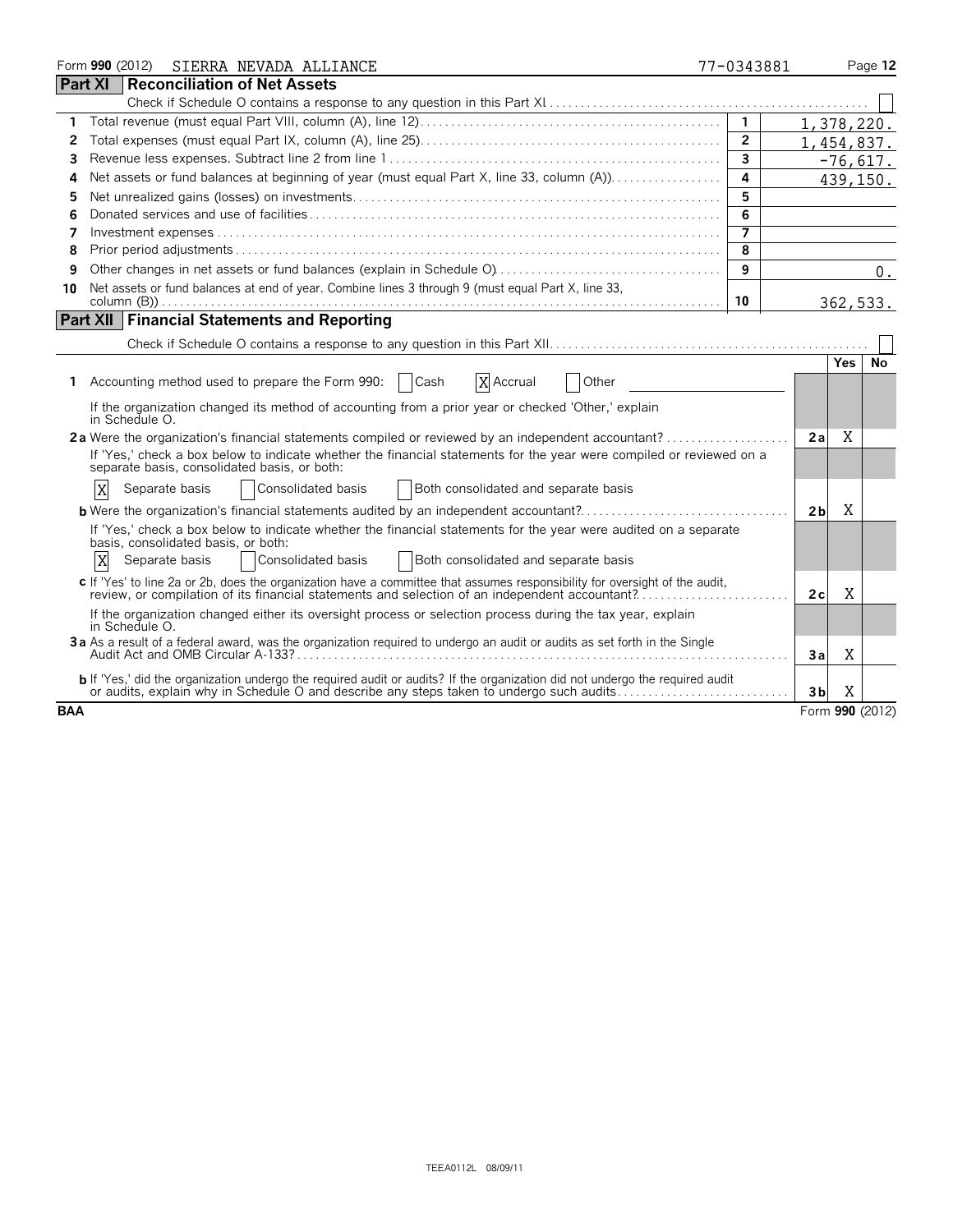| <b>SCHEDULE A</b>                            |  |  |
|----------------------------------------------|--|--|
| $T_{\rm C}$ $\sim$ 000 $\sim$ 000 $\Gamma$ 7 |  |  |

# **(Form 990 or 990-EZ) Public Charity Status and Public Support 2012**

**Complete if the organization is a section 501(c)(3) organization or a section**

OMB No. 1545-0047

|              |                                                        |                                       |                                                             | 4947(a)(1) nonexempt charitable trust.                                                                                                                                                                                                                                                                                                                                                                                                                    |     |                                                                                         |                                                                             |    |       |                                                                  | <b>Open to Public</b>                  |            |    |
|--------------|--------------------------------------------------------|---------------------------------------|-------------------------------------------------------------|-----------------------------------------------------------------------------------------------------------------------------------------------------------------------------------------------------------------------------------------------------------------------------------------------------------------------------------------------------------------------------------------------------------------------------------------------------------|-----|-----------------------------------------------------------------------------------------|-----------------------------------------------------------------------------|----|-------|------------------------------------------------------------------|----------------------------------------|------------|----|
|              | Department of the Treasury<br>Internal Revenue Service |                                       |                                                             | Attach to Form 990 or Form 990-EZ. > See separate instructions.                                                                                                                                                                                                                                                                                                                                                                                           |     |                                                                                         |                                                                             |    |       |                                                                  |                                        | Inspection |    |
|              | Name of the organization                               |                                       |                                                             |                                                                                                                                                                                                                                                                                                                                                                                                                                                           |     |                                                                                         |                                                                             |    |       |                                                                  | <b>Employer identification number</b>  |            |    |
|              |                                                        | SIERRA NEVADA ALLIANCE                |                                                             |                                                                                                                                                                                                                                                                                                                                                                                                                                                           |     |                                                                                         |                                                                             |    |       | 77-0343881                                                       |                                        |            |    |
|              |                                                        |                                       |                                                             | <b>Part I Reason for Public Charity Status</b> (All organizations must complete this part.) See instructions.                                                                                                                                                                                                                                                                                                                                             |     |                                                                                         |                                                                             |    |       |                                                                  |                                        |            |    |
|              |                                                        |                                       |                                                             | The organization is not a private foundation because it is: (For lines 1 through 11, check only one box.)                                                                                                                                                                                                                                                                                                                                                 |     |                                                                                         |                                                                             |    |       |                                                                  |                                        |            |    |
|              |                                                        |                                       |                                                             | A church, convention of churches or association of churches described in section 170(b)(1)(A)(i).                                                                                                                                                                                                                                                                                                                                                         |     |                                                                                         |                                                                             |    |       |                                                                  |                                        |            |    |
| 2            |                                                        |                                       |                                                             | A school described in section 170(b)(1)(A)(ii). (Attach Schedule E.)                                                                                                                                                                                                                                                                                                                                                                                      |     |                                                                                         |                                                                             |    |       |                                                                  |                                        |            |    |
| 3            |                                                        |                                       |                                                             | A hospital or a cooperative hospital service organization described in section 170(b)(1)(A)(iii).                                                                                                                                                                                                                                                                                                                                                         |     |                                                                                         |                                                                             |    |       |                                                                  |                                        |            |    |
| 4            |                                                        |                                       |                                                             | A medical research organization operated in conjunction with a hospital described in section 170(b)(1)(A)(iii). Enter the hospital's                                                                                                                                                                                                                                                                                                                      |     |                                                                                         |                                                                             |    |       |                                                                  |                                        |            |    |
|              |                                                        | name, city, and state:                |                                                             |                                                                                                                                                                                                                                                                                                                                                                                                                                                           |     |                                                                                         |                                                                             |    |       |                                                                  |                                        |            |    |
| 5<br>6       |                                                        |                                       | $170(b)(1)(A)(iv)$ . (Complete Part II.)                    | An organization operated for the benefit of a college or university owned or operated by a governmental unit described in section<br>A federal, state, or local government or governmental unit described in section 170(b)(1)(A)(v).                                                                                                                                                                                                                     |     |                                                                                         |                                                                             |    |       |                                                                  |                                        |            |    |
| 7            |                                                        |                                       | in section 170(b)(1)(A)(vi). (Complete Part II.)            | An organization that normally receives a substantial part of its support from a governmental unit or from the general public described                                                                                                                                                                                                                                                                                                                    |     |                                                                                         |                                                                             |    |       |                                                                  |                                        |            |    |
| 8            |                                                        |                                       |                                                             | A community trust described in section 170(b)(1)(A)(vi). (Complete Part II.)                                                                                                                                                                                                                                                                                                                                                                              |     |                                                                                         |                                                                             |    |       |                                                                  |                                        |            |    |
| 9<br>X       |                                                        | (Complete Part III.)                  |                                                             | An organization that normally receives: (1) more than 33-1/3% of its support from contributions, membership fees, and gross receipts from activities<br>related to its exempt functions – subject to certain exceptions, and (2) no more than 33-1/3% of its support from gross investment income and<br>unrelated business taxable income (less section 511 tax) from businesses acquired by the organization after June 30, 1975. Seesection 509(a)(2). |     |                                                                                         |                                                                             |    |       |                                                                  |                                        |            |    |
| 10           |                                                        |                                       |                                                             | An organization organized and operated exclusively to test for public safety. See section 509(a)(4).                                                                                                                                                                                                                                                                                                                                                      |     |                                                                                         |                                                                             |    |       |                                                                  |                                        |            |    |
| 11           |                                                        |                                       | supporting organization and complete lines 11e through 11h. | An organization organized and operated exclusively for the benefit of, to perform the functions of, or carry out the purposes of one or more publicly<br>supported organizations described in section 509(a)(1) or section 509(a)(2). See section 509(a)(3). Check the box that describes the type of                                                                                                                                                     |     |                                                                                         |                                                                             |    |       |                                                                  |                                        |            |    |
|              | a                                                      | Type I                                | Type II<br>$\mathbf{c}$                                     | Type III - Functionally integrated                                                                                                                                                                                                                                                                                                                                                                                                                        |     |                                                                                         |                                                                             |    |       |                                                                  | Type III - Non-functionally integrated |            |    |
| е            |                                                        | section 509(a)(2).                    |                                                             | By checking this box, I certify that the organization is not controlled directly or indirectly by one or more disqualified persons<br>other than foundation managers and other than one or more publicly supported organizations described in section 509(a)(1) or                                                                                                                                                                                        |     |                                                                                         |                                                                             |    |       |                                                                  |                                        |            |    |
| f            |                                                        |                                       |                                                             | If the organization received a written determination from the IRS that is a Type I, Type II or Type III supporting organization,                                                                                                                                                                                                                                                                                                                          |     |                                                                                         |                                                                             |    |       |                                                                  |                                        |            |    |
| g            |                                                        |                                       |                                                             | Since August 17, 2006, has the organization accepted any gift or contribution from any of the following persons?                                                                                                                                                                                                                                                                                                                                          |     |                                                                                         |                                                                             |    |       |                                                                  |                                        |            |    |
|              |                                                        |                                       |                                                             |                                                                                                                                                                                                                                                                                                                                                                                                                                                           |     |                                                                                         |                                                                             |    |       |                                                                  |                                        | Yes        | No |
|              | (i)                                                    |                                       |                                                             | A person who directly or indirectly controls, either alone or together with persons described in (ii) and (iii)                                                                                                                                                                                                                                                                                                                                           |     |                                                                                         |                                                                             |    |       |                                                                  | 11 g (i)                               |            |    |
|              | (ii)                                                   |                                       |                                                             |                                                                                                                                                                                                                                                                                                                                                                                                                                                           |     |                                                                                         |                                                                             |    |       |                                                                  |                                        |            |    |
|              |                                                        |                                       |                                                             |                                                                                                                                                                                                                                                                                                                                                                                                                                                           |     |                                                                                         |                                                                             |    |       |                                                                  | 11 g (ii)                              |            |    |
|              | (iii)                                                  |                                       |                                                             | Provide the following information about the supported organization(s).                                                                                                                                                                                                                                                                                                                                                                                    |     |                                                                                         |                                                                             |    |       |                                                                  | 11 g (iii)                             |            |    |
| h            |                                                        |                                       | (ii) EIN                                                    |                                                                                                                                                                                                                                                                                                                                                                                                                                                           |     |                                                                                         |                                                                             |    |       |                                                                  | (vii) Amount of monetary               |            |    |
|              |                                                        | (i) Name of supported<br>organization |                                                             | (iii) Type of organization<br>(described on lines 1-9<br>above or IRC section<br>(see instructions))                                                                                                                                                                                                                                                                                                                                                      |     | $(iv)$ is the<br>organization in<br>column (i) listed in<br>your governing<br>document? | (v) Did you notify<br>the organization in<br>column (i) of your<br>support? |    | U.S.? | (vi) Is the<br>organization in<br>column (i)<br>organized in the |                                        | support    |    |
|              |                                                        |                                       |                                                             |                                                                                                                                                                                                                                                                                                                                                                                                                                                           | Yes | <b>NO</b>                                                                               | Yes                                                                         | No | Yes   | <b>No</b>                                                        |                                        |            |    |
|              |                                                        |                                       |                                                             |                                                                                                                                                                                                                                                                                                                                                                                                                                                           |     |                                                                                         |                                                                             |    |       |                                                                  |                                        |            |    |
| (A)          |                                                        |                                       |                                                             |                                                                                                                                                                                                                                                                                                                                                                                                                                                           |     |                                                                                         |                                                                             |    |       |                                                                  |                                        |            |    |
| (B)          |                                                        |                                       |                                                             |                                                                                                                                                                                                                                                                                                                                                                                                                                                           |     |                                                                                         |                                                                             |    |       |                                                                  |                                        |            |    |
| (C)          |                                                        |                                       |                                                             |                                                                                                                                                                                                                                                                                                                                                                                                                                                           |     |                                                                                         |                                                                             |    |       |                                                                  |                                        |            |    |
|              |                                                        |                                       |                                                             |                                                                                                                                                                                                                                                                                                                                                                                                                                                           |     |                                                                                         |                                                                             |    |       |                                                                  |                                        |            |    |
| (D)          |                                                        |                                       |                                                             |                                                                                                                                                                                                                                                                                                                                                                                                                                                           |     |                                                                                         |                                                                             |    |       |                                                                  |                                        |            |    |
| (E)          |                                                        |                                       |                                                             |                                                                                                                                                                                                                                                                                                                                                                                                                                                           |     |                                                                                         |                                                                             |    |       |                                                                  |                                        |            |    |
| <b>Total</b> |                                                        |                                       |                                                             |                                                                                                                                                                                                                                                                                                                                                                                                                                                           |     |                                                                                         |                                                                             |    |       |                                                                  |                                        |            |    |
|              |                                                        |                                       |                                                             | BAA For Paperwork Reduction Act Notice, see the Instructions for Form 990 or 990-EZ.                                                                                                                                                                                                                                                                                                                                                                      |     |                                                                                         |                                                                             |    |       |                                                                  | Schedule A (Form 990 or 990-EZ) 2012   |            |    |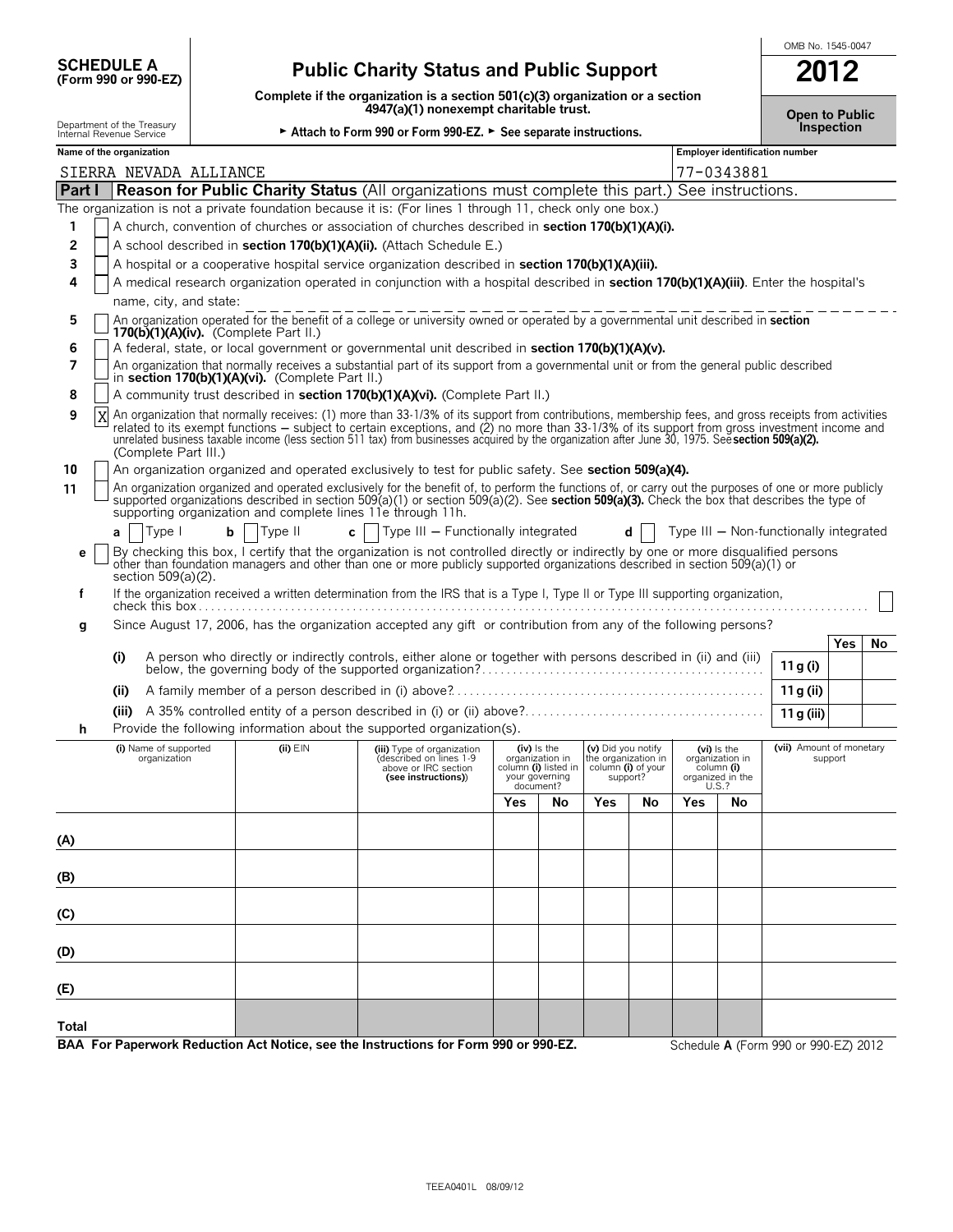**Part II Support Schedule for Organizations Described in Sections 170(b)(1)(A)(iv) and 170(b)(1)(A)(vi)** (Complete only if you checked the box on line 5, 7, or 8 of Part I or if the organization failed to qualify under Part III. If the organization fails to qualify under the tests listed below, please complete Part III.)

|    | <b>Section A. Public Support</b>                                                                                                                                                                                                                                                                                                                                                                                                                                                                                         |          |            |            |            |            |           |
|----|--------------------------------------------------------------------------------------------------------------------------------------------------------------------------------------------------------------------------------------------------------------------------------------------------------------------------------------------------------------------------------------------------------------------------------------------------------------------------------------------------------------------------|----------|------------|------------|------------|------------|-----------|
|    | Calendar year (or fiscal year<br>beginning in) $\rightarrow$                                                                                                                                                                                                                                                                                                                                                                                                                                                             | (a) 2008 | $(b)$ 2009 | $(c)$ 2010 | $(d)$ 2011 | (e) $2012$ | (f) Total |
| 1. | Gifts, grants, contributions, and<br>membership fees received. (Do not<br>include any 'unusual grants.')                                                                                                                                                                                                                                                                                                                                                                                                                 |          |            |            |            |            |           |
|    | 2 Tax revenues levied for the<br>organization's benefit and<br>either paid to or expended                                                                                                                                                                                                                                                                                                                                                                                                                                |          |            |            |            |            |           |
| 3  | The value of services or<br>facilities furnished by a<br>governmental unit to the<br>organization without charge                                                                                                                                                                                                                                                                                                                                                                                                         |          |            |            |            |            |           |
|    | <b>4 Total.</b> Add lines 1 through 3                                                                                                                                                                                                                                                                                                                                                                                                                                                                                    |          |            |            |            |            |           |
| 5  | The portion of total<br>contributions by each person<br>(other than a governmental<br>unit or publicly supported<br>organization) included on line 1<br>that exceeds 2% of the amount<br>shown on line 11, column (f)                                                                                                                                                                                                                                                                                                    |          |            |            |            |            |           |
|    | <b>Public support.</b> Subtract line 5<br>from line $4$                                                                                                                                                                                                                                                                                                                                                                                                                                                                  |          |            |            |            |            |           |
|    | <b>Section B. Total Support</b>                                                                                                                                                                                                                                                                                                                                                                                                                                                                                          |          |            |            |            |            |           |
|    | Calendar year (or fiscal year<br>beginning in) $\rightarrow$                                                                                                                                                                                                                                                                                                                                                                                                                                                             | (a) 2008 | $(b)$ 2009 | (c) 2010   | $(d)$ 2011 | (e) $2012$ | (f) Total |
|    | <b>7</b> Amounts from line $4$                                                                                                                                                                                                                                                                                                                                                                                                                                                                                           |          |            |            |            |            |           |
| 8  | Gross income from interest,<br>dividends, payments received<br>on securities loans, rents,<br>royalties and income from<br>similar sources                                                                                                                                                                                                                                                                                                                                                                               |          |            |            |            |            |           |
| 9  | Net income from unrelated<br>business activities, whether or<br>not the business is regularly<br>carried on                                                                                                                                                                                                                                                                                                                                                                                                              |          |            |            |            |            |           |
| 10 | Other income. Do not include<br>gain or loss from the sale of<br>capital assets (Explain in                                                                                                                                                                                                                                                                                                                                                                                                                              |          |            |            |            |            |           |
|    | 11 Total support. Add lines 7<br>through $10$                                                                                                                                                                                                                                                                                                                                                                                                                                                                            |          |            |            |            |            |           |
| 12 |                                                                                                                                                                                                                                                                                                                                                                                                                                                                                                                          |          |            |            |            | 12         |           |
|    | 13 First five years. If the Form 990 is for the organization's first, second, third, fourth, or fifth tax year as a section 501(c)(3)<br>organization, check this box and stop here                                                                                                                                                                                                                                                                                                                                      |          |            |            |            |            |           |
|    | <b>Section C. Computation of Public Support Percentage</b>                                                                                                                                                                                                                                                                                                                                                                                                                                                               |          |            |            |            |            |           |
|    | 14 Public support percentage for 2012 (line 6, column (f) divided by line 11, column (f).                                                                                                                                                                                                                                                                                                                                                                                                                                |          |            |            |            | 14         | %         |
|    |                                                                                                                                                                                                                                                                                                                                                                                                                                                                                                                          |          |            |            |            | 15         | $\%$      |
|    | 16a 33-1/3% support test - 2012. If the organization did not check the box on line 13, and the line 14 is 33-1/3% or more, check this box                                                                                                                                                                                                                                                                                                                                                                                |          |            |            |            |            |           |
|    | <b>b 33-1/3% support test - 2011.</b> If the organization did not check a box on line 13 or 16a, and line 15 is 33-1/3% or more, check this box                                                                                                                                                                                                                                                                                                                                                                          |          |            |            |            |            |           |
|    | 17a 10%-facts-and-circumstances test - 2012. If the organization did not check a box on line 13, 16a, or 16b, and line 14 is 10%<br>or more, and if the organization meets the 'facts-and-circumstances' test, check this box and stop here. Explain in Part IV how<br>the organization meets the 'facts-and-circumstances' test. The organization qualifies as a pub                                                                                                                                                    |          |            |            |            |            |           |
|    | <b>b 10%-facts-and-circumstances test - 2011.</b> If the organization did not check a box on line 13, 16a, 16b, or 17a, and line 15 is 10%<br>or more, and if the organization meets the 'facts-and-circumstances' test, check this box and <b>stop here.</b> Explain in Part IV how the organization meets the 'facts-and-circumstances' test. The organization qualifies as a<br>18 Private foundation. If the organization did not check a box on line 13, 16a, 16b, 17a, or 17b, check this box and see instructions |          |            |            |            |            |           |

**BAA** Schedule **A** (Form 990 or 990-EZ) 2012

|  | n.<br>c |
|--|---------|
|  |         |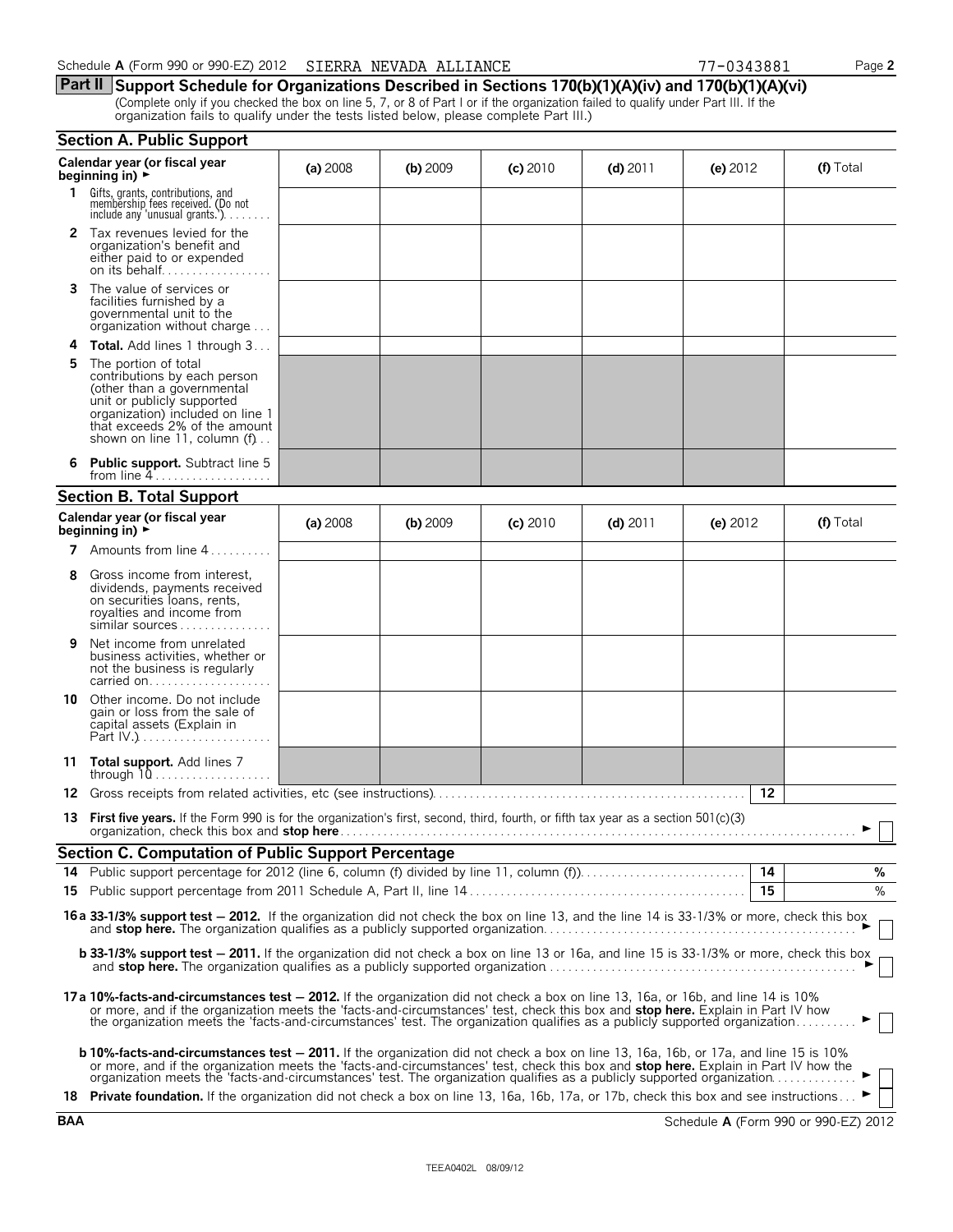## **Part III Support Schedule for Organizations Described in Section 509(a)(2)**

(Complete only if you checked the box on line 9 of Part I or if the organization failed to qualify under Part II. If the organization fails to qualify under the tests listed below, please complete Part II.)

|    | <b>Section A. Public Support</b>                                                                                                                                                                                                                                      |            |            |                                                  |                            |            |                     |
|----|-----------------------------------------------------------------------------------------------------------------------------------------------------------------------------------------------------------------------------------------------------------------------|------------|------------|--------------------------------------------------|----------------------------|------------|---------------------|
|    | Calendar year (or fiscal yr beginning in) $\blacktriangleright$                                                                                                                                                                                                       | (a) 2008   | (b) 2009   | $(c)$ 2010                                       | (d) $2011$                 | (e) 2012   | $(f)$ Total         |
|    | 1 Gifts, grants, contributions<br>and membership fees                                                                                                                                                                                                                 |            |            |                                                  |                            |            |                     |
|    | received. (Do not include                                                                                                                                                                                                                                             |            |            |                                                  |                            |            |                     |
|    | any 'unusual grants.')                                                                                                                                                                                                                                                | 1,260,805. |            | 798, 305. 1, 440, 339. 1, 377, 014. 1, 335, 550. |                            |            | 6, 212, 013.        |
|    | <b>2</b> Gross receipts from admis-<br>sions, merchandise sold or                                                                                                                                                                                                     |            |            |                                                  |                            |            |                     |
|    | services performed, or facilities                                                                                                                                                                                                                                     |            |            |                                                  |                            |            |                     |
|    | furnished in any activity that is                                                                                                                                                                                                                                     |            |            |                                                  |                            |            |                     |
|    | related to the organization's<br>$tax\text{-}exempt$ purpose                                                                                                                                                                                                          |            | 28,419.    | 8,062.                                           | 5,815.                     | 27,528.    | 69,824.             |
|    | 3 Gross receipts from activities                                                                                                                                                                                                                                      |            |            |                                                  |                            |            |                     |
|    | that are not an unrelated trade                                                                                                                                                                                                                                       |            |            |                                                  |                            |            |                     |
|    | or business under section 513.                                                                                                                                                                                                                                        |            | 8,198.     | 22,928.                                          | 22,429.                    | 17,484.    | 71,039.             |
|    | 4 Tax revenues levied for the<br>organization's benefit and                                                                                                                                                                                                           |            |            |                                                  |                            |            |                     |
|    | either paid to or expended on                                                                                                                                                                                                                                         |            |            |                                                  |                            |            |                     |
|    |                                                                                                                                                                                                                                                                       |            |            |                                                  |                            |            | $0$ .               |
|    | 5 The value of services or<br>facilities furnished by a                                                                                                                                                                                                               |            |            |                                                  |                            |            |                     |
|    | governmental unit to the                                                                                                                                                                                                                                              |            |            |                                                  |                            |            |                     |
|    | organization without charge                                                                                                                                                                                                                                           |            |            |                                                  |                            |            | 0.                  |
|    | 6 Total. Add lines 1 through 5.                                                                                                                                                                                                                                       | 1,260,805. |            | 834, 922. 1, 471, 329. 1, 405, 258.              |                            | 1,380,562. | 6,352,876.          |
|    | <b>7 a</b> Amounts included on lines 1.                                                                                                                                                                                                                               |            |            |                                                  |                            |            |                     |
|    | 2. and 3 received from<br>disqualified persons                                                                                                                                                                                                                        | 0.         | 0.         | 0.                                               | 0.                         | 0.         | $0$ .               |
|    | <b>b</b> Amounts included on lines 2                                                                                                                                                                                                                                  |            |            |                                                  |                            |            |                     |
|    | and 3 received from other than                                                                                                                                                                                                                                        |            |            |                                                  |                            |            |                     |
|    | disqualified persons that<br>exceed the greater of \$5,000 or                                                                                                                                                                                                         |            |            |                                                  |                            |            |                     |
|    | 1% of the amount on line 13                                                                                                                                                                                                                                           |            |            |                                                  |                            |            |                     |
|    |                                                                                                                                                                                                                                                                       | 0.         | 0.         | $\mathbf 0$ .                                    | 0.                         | 0.         | 0.                  |
|    | c Add lines $7a$ and $7b$                                                                                                                                                                                                                                             | 0.         | 0.         | $\mathbf 0$ .                                    | 0.                         | 0.         | $0$ .               |
|    | 8 Public support (Subtract line                                                                                                                                                                                                                                       |            |            |                                                  |                            |            |                     |
|    | 7c from line 6.)                                                                                                                                                                                                                                                      |            |            |                                                  |                            |            | 6,352,876.          |
|    | <b>Section B. Total Support</b>                                                                                                                                                                                                                                       |            |            |                                                  |                            |            |                     |
|    | Calendar year (or fiscal yr beginning in) $\blacktriangleright$                                                                                                                                                                                                       | (a) 2008   | $(b)$ 2009 | (c) 2010                                         | $(d)$ 2011                 | (e) 2012   | (f) Total           |
|    | <b>9</b> Amounts from line $6, \ldots, \ldots$                                                                                                                                                                                                                        | 1,260,805. | 834, 922.  | 1,471,329.                                       | 1,405,258.                 | 1,380,562. | 6, 352, 876.        |
|    | 10 a Gross income from interest.<br>dividends, payments received                                                                                                                                                                                                      |            |            |                                                  |                            |            |                     |
|    |                                                                                                                                                                                                                                                                       |            |            |                                                  |                            |            |                     |
|    | on securities loans, rents,                                                                                                                                                                                                                                           |            |            |                                                  |                            |            |                     |
|    | royalties and income from                                                                                                                                                                                                                                             |            |            |                                                  |                            |            |                     |
|    | similar sources                                                                                                                                                                                                                                                       | 4,347.     | 2,688.     | 801.                                             | 377.                       | 258.       | 8,471.              |
|    | <b>b</b> Unrelated business taxable<br>income (less section 511                                                                                                                                                                                                       |            |            |                                                  |                            |            |                     |
|    | taxes) from businesses                                                                                                                                                                                                                                                |            |            |                                                  |                            |            |                     |
|    | acquired after June 30, 1975                                                                                                                                                                                                                                          |            |            |                                                  |                            |            | 0.                  |
|    | c Add lines $10a$ and $10b$                                                                                                                                                                                                                                           | 4,347.     | 2,688.     | 801.                                             | 377.                       | 258.       | 8,471.              |
|    | 11 Net income from unrelated business<br>activities not included in line 10b,                                                                                                                                                                                         |            |            |                                                  |                            |            |                     |
|    | whether or not the business is                                                                                                                                                                                                                                        |            |            |                                                  |                            |            |                     |
|    | regularly carried on $\ldots \ldots \ldots \ldots$                                                                                                                                                                                                                    |            |            |                                                  |                            |            | 0.                  |
|    | 12 Other income. Do not include                                                                                                                                                                                                                                       |            |            |                                                  |                            |            |                     |
|    | gain or loss from the sale of                                                                                                                                                                                                                                         |            |            |                                                  |                            |            |                     |
|    | capital assets (Explain in LV<br>Part IV.) SEE PART TV                                                                                                                                                                                                                |            | 2,790.     | 1,608.                                           | 1,425.                     | 880.       | 6,703.              |
|    | 13 Total support. (Add Ins 9, 10c, 11, and 12.) 1, 265, 152.                                                                                                                                                                                                          |            | 840,400.   |                                                  | $1,473,738.$ $ 1,407,060.$ | 1,381,700. | 6,368,050.          |
|    | 14 First five years. If the Form 990 is for the organization's first, second, third, fourth, or fifth tax year as a section 501(c)(3)                                                                                                                                 |            |            |                                                  |                            |            |                     |
|    |                                                                                                                                                                                                                                                                       |            |            |                                                  |                            |            |                     |
|    | Section C. Computation of Public Support Percentage                                                                                                                                                                                                                   |            |            |                                                  |                            | 15         |                     |
|    |                                                                                                                                                                                                                                                                       |            |            |                                                  |                            | 16         | 99.76 $\frac{8}{3}$ |
|    |                                                                                                                                                                                                                                                                       |            |            |                                                  |                            |            | $99.63$ $%$         |
|    | Section D. Computation of Investment Income Percentage                                                                                                                                                                                                                |            |            |                                                  |                            |            |                     |
| 17 | Investment income percentage for 2012 (line 10c, column (f) divided by line 13, column (f)                                                                                                                                                                            |            |            |                                                  |                            | 17<br>18   | $0.13$ $%$          |
| 18 |                                                                                                                                                                                                                                                                       |            |            |                                                  |                            |            | $0.28 \frac{2}{3}$  |
|    | 19 a 33-1/3% support tests - 2012. If the organization did not check the box on line 14, and line 15 is more than 33-1/3%, and line 17<br>is not more than 33-1/3%, check this box and stop here. The organization qualifies as a publicly supported organization     |            |            |                                                  |                            |            | $\mathbf X$         |
|    | <b>b 33-1/3% support tests - 2011.</b> If the organization did not check a box on line 14 or line 19a, and line 16 is more than 33-1/3%, and                                                                                                                          |            |            |                                                  |                            |            |                     |
|    | line 18 is not more than 33-1/3%, check this box and <b>stop here.</b> The organization qualifies as a publicly supported organization<br>20 Private foundation. If the organization did not check a box on line 14, 19a, or 19b, check this box and see instructions |            |            |                                                  |                            |            |                     |